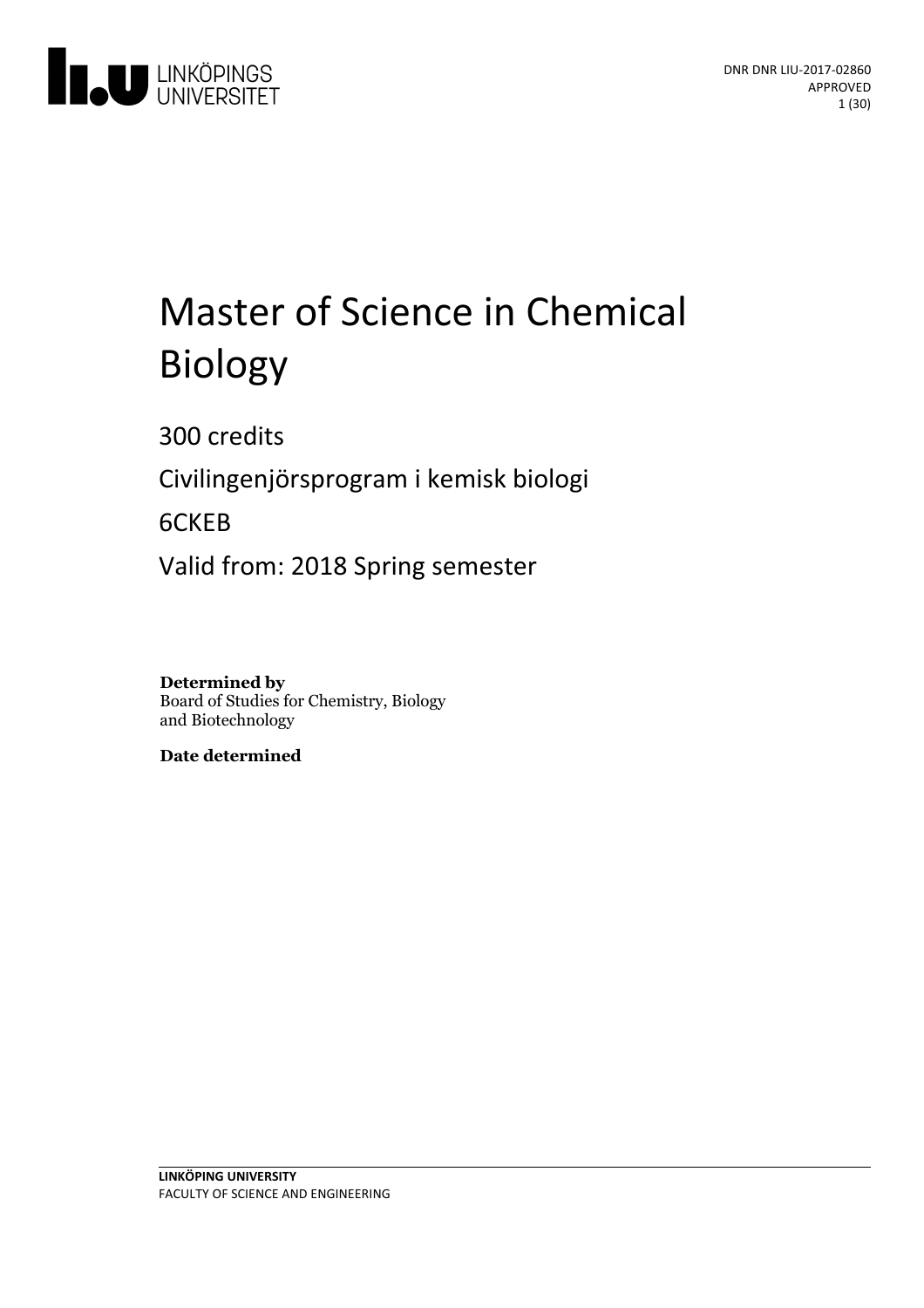## Entry requirements

## Degree in Swedish

Civilingenjör, 5 år: Civilingenjör 300 hp och Teknologie master 120 hp Valbar utgång, 3 år: Naturvetenskaplig kandidat 180 hp

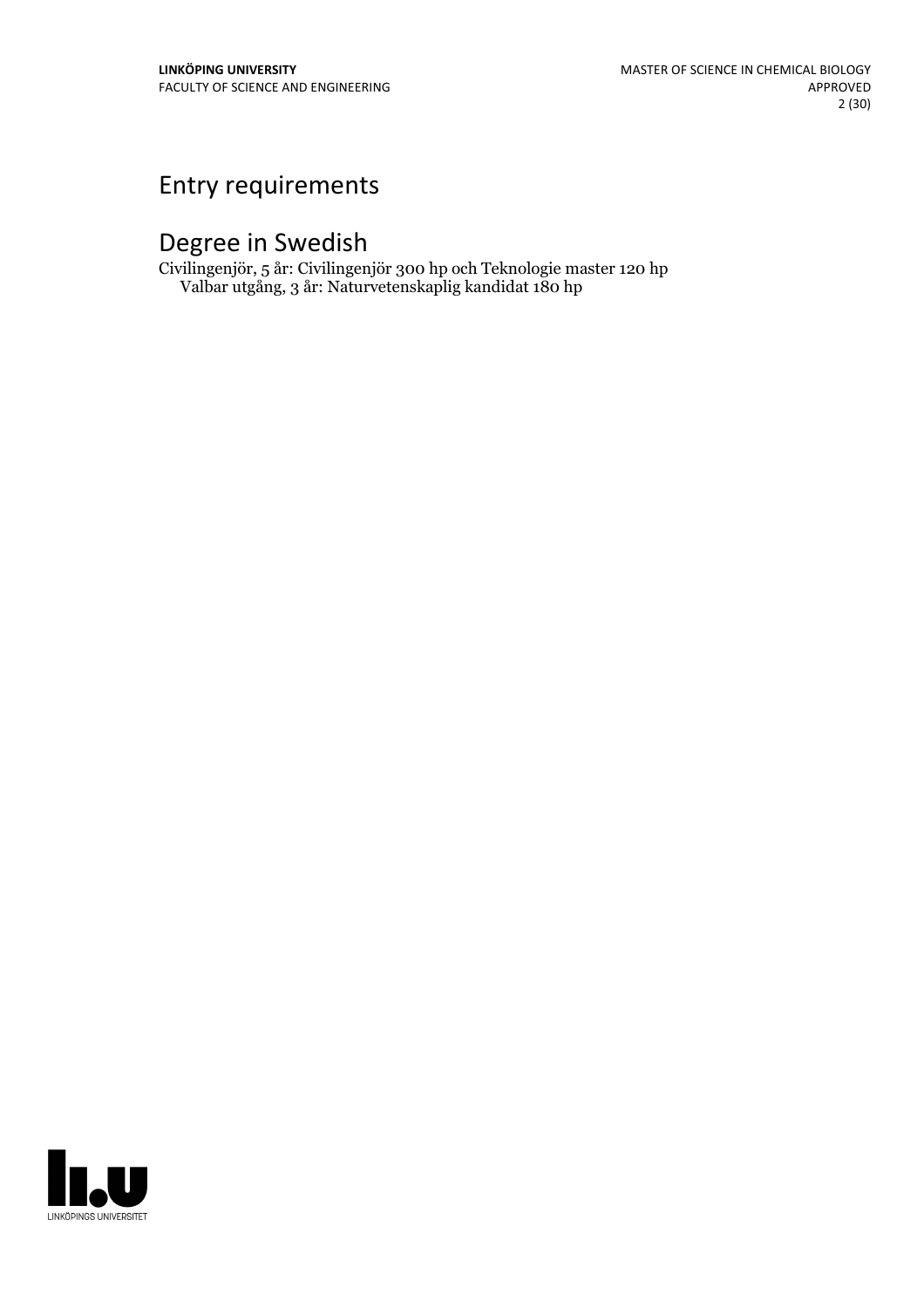## **Curriculum**

## **Semester 1 (Autumn 2018)**

| Course<br>code | Course name                             | <b>Credits</b> | Level | <b>Timetable</b><br>module | <b>ECV</b> |
|----------------|-----------------------------------------|----------------|-------|----------------------------|------------|
| Period 0       |                                         |                |       |                            |            |
| NKEA02         | <b>General Chemistry 1</b>              | $6*$           | G1X   |                            | C          |
| TATA68         | <b>Foundation Course in Mathematics</b> | $6*$           | G1X   |                            | C          |
| Period 1       |                                         |                |       |                            |            |
| NKEA02         | <b>General Chemistry 1</b>              | $6*$           | G1X   | 1/2                        | C          |
| NKEA04         | <b>General Chemistry 2</b>              | 6              | G1X   | 1/2                        | C          |
| TATA68         | <b>Foundation Course in Mathematics</b> | $6*$           | G1X   | 3                          | C          |
| Period 2       |                                         |                |       |                            |            |
| NKEA06         | Organic Chemistry 1                     | 6              | G1X   | 1/3                        | C          |
| NKEA08         | Biochemistry 1                          | 6              | G1X   | 2/4                        | C          |

## **Semester 2 (Spring 2019)**

| Course<br>code | Course name                        | <b>Credits</b> | Level | <b>Timetable</b><br>module | <b>ECV</b> |
|----------------|------------------------------------|----------------|-------|----------------------------|------------|
| Period 1       |                                    |                |       |                            |            |
| NBIA24         | Genetics                           | 6              | G1X   | 2/3                        | C          |
| NBIA25         | Cell Biology                       | 6              | G1X   | 1/3                        | C          |
| TATA41         | Calculus in One Variable 1         | 6              | G1X   | 4                          | C          |
| TGTU35         | Introduction to University Studies | $2*$           | G1X   |                            | v          |
| Period 2       |                                    |                |       |                            |            |
| NBIA23         | Microbiology                       | 6              | G1X   | 3/4                        | C          |
| TATA42         | Calculus in One Variable 2         | 6              | G1X   | 2                          | C          |
| TGTU35         | Introduction to University Studies | $2*$           | G1X   |                            | v          |

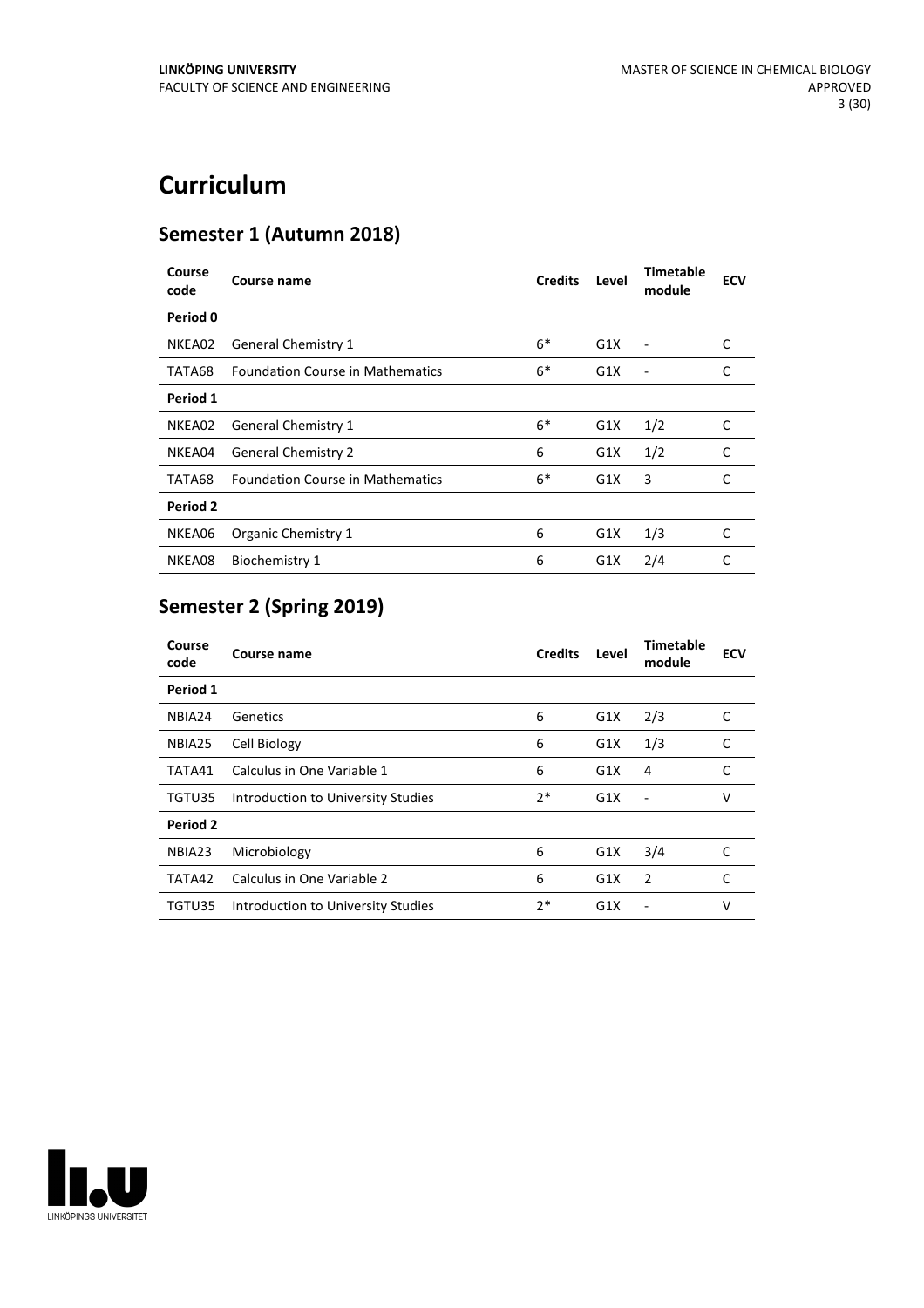## **Semester 3 (Autumn 2019)**

| Course<br>code | Course name                         | <b>Credits</b> | Level | <b>Timetable</b><br>module | <b>ECV</b> |
|----------------|-------------------------------------|----------------|-------|----------------------------|------------|
| Period 1       |                                     |                |       |                            |            |
| TATA16         | Linear Algebra                      | $6*$           | G1X   | 4                          |            |
| TDDD87         | Programming and Problem Solving     | 6              | G1X   | $\overline{2}$             |            |
| TFKE06         | Organic Chemistry 2                 | 6              | G1X   | 1/3                        | C          |
| Period 2       |                                     |                |       |                            |            |
| NBIB45         | Principles in Physiology and Ethics | 6              | G1X   | 1                          |            |
| TATA16         | Linear Algebra                      | $6*$           | G1X   | 3                          | C          |
| TFYA16         | <b>Engineering Mechanics</b>        | 6              | G1X   | 4                          | C          |

## **Semester 4 (Spring 2020)**

| Course<br>code  | Course name                 | <b>Credits</b> | Level | <b>Timetable</b><br>module | <b>ECV</b> |
|-----------------|-----------------------------|----------------|-------|----------------------------|------------|
| Period 1        |                             |                |       |                            |            |
| TATA83          | Calculus, several variables | 6              | G1X   | 1                          | C          |
| TFKE43          | Spectroscopy and Kinetics   | 6              | G1X   | 3                          | C          |
| TFYY55          | <b>Physics</b>              | $6*$           | G2X   | 2                          | C          |
| <b>Period 2</b> |                             |                |       |                            |            |
| NBIC52          | <b>Molecular Genetics</b>   | 6              | G2X   | 2                          | C          |
| TFKE36          | <b>Biochemistry 2</b>       | 6              | G2X   | 1/4                        | C          |
| TFYY55          | Physics                     | $6*$           | G2X   | 3                          | C          |
| TPTE06          | <b>Industrial Placement</b> | 6              | G1X   |                            | E          |

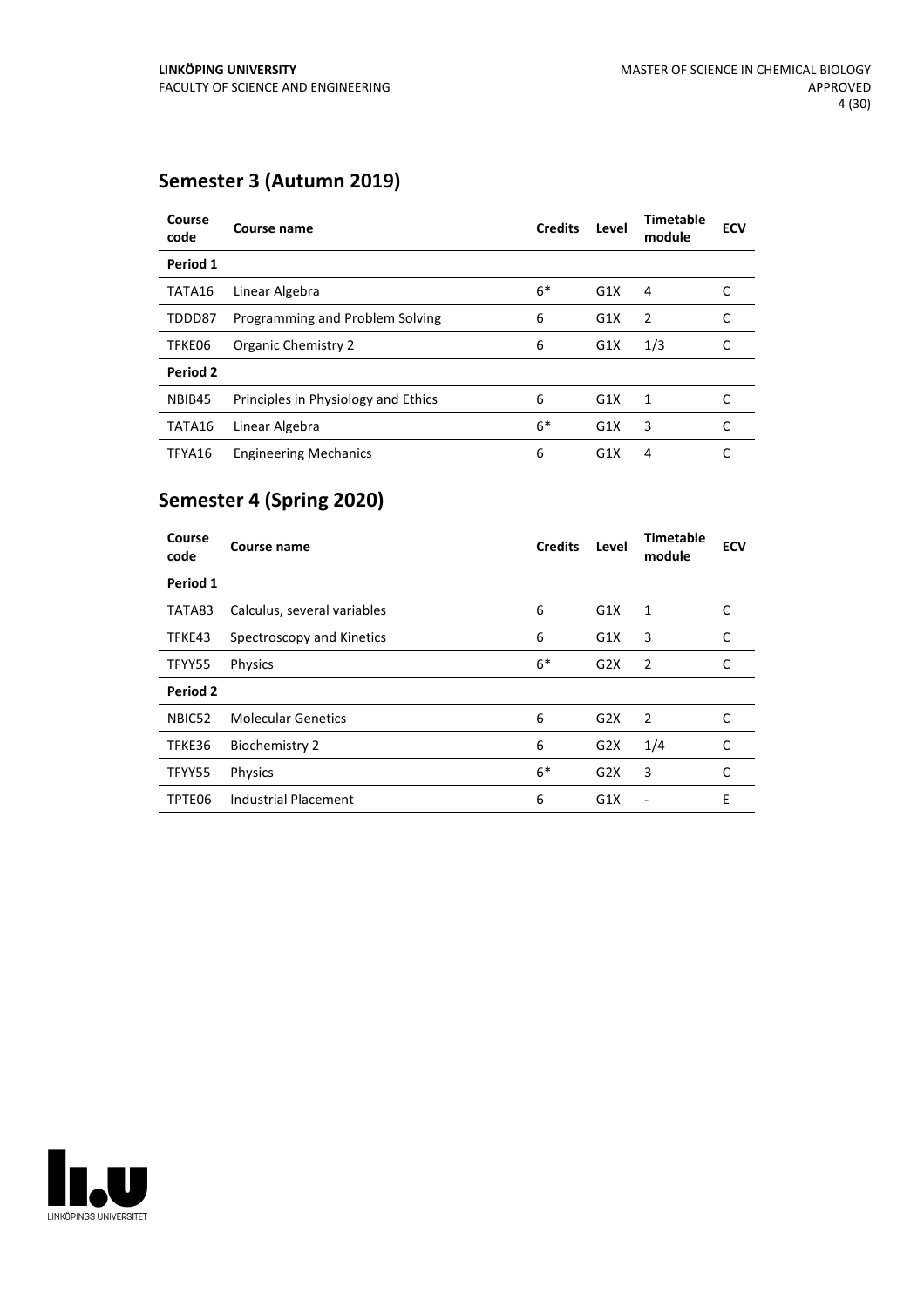## **Semester 5 (Autumn 2020)**

| Course<br>code | Course name                      | <b>Credits</b> | Level | <b>Timetable</b><br>module | <b>ECV</b> |
|----------------|----------------------------------|----------------|-------|----------------------------|------------|
| Period 1       |                                  |                |       |                            |            |
| TFKE37         | <b>Biological Measurements</b>   | 6              | G2X   | 1/2/3                      | C          |
| TFKE38         | <b>Gene Technology</b>           | 3              | G2X   | 1/2/3                      | C          |
| TFKE60         | Project Course, Chemical Biology | $6*$           | G2X   | 1/2/3                      | C          |
| TFTB45         | <b>Bioinformatics</b>            | 3              | G2X   | 4                          |            |
| Period 2       |                                  |                |       |                            |            |
| TFKE17         | <b>Physical Chemistry</b>        | 6              | G1X   | 3                          | C          |
| TFKE60         | Project Course, Chemical Biology | $6*$           | G2X   | 1                          | C          |
| TSRT23         | <b>Automatic Control</b>         | 6              | G2X   | 4                          | C          |

## **Semester 6 (Spring 2021)**

| Course<br>code | <b>Course name</b>                                                     | <b>Credits</b> | Level | <b>Timetable</b><br>module | <b>ECV</b> |
|----------------|------------------------------------------------------------------------|----------------|-------|----------------------------|------------|
| Period 1       |                                                                        |                |       |                            |            |
| TAMS28         | <b>Mathematical Statistics, First Course</b>                           | 6              | G2X   | 4                          | C          |
| TBMT37         | Models in System Biology                                               | 2              | G2X   | 2                          | C          |
| TFKE46         | <b>Protein Chemistry</b>                                               | 6              | A1X   | 1/3                        | C          |
| TFKE62         | Protein Engineering and Project Management,<br><b>Bachelor Project</b> | $16*$          | G2X   | 1/3                        | C          |
| Period 2       |                                                                        |                |       |                            |            |
| TFKE62         | Protein Engineering and Project Management,<br><b>Bachelor Project</b> | $16*$          | G2X   | 1/2/3/4                    | C          |
| TPTE06         | Industrial Placement                                                   | 6              | G1X   |                            | E          |

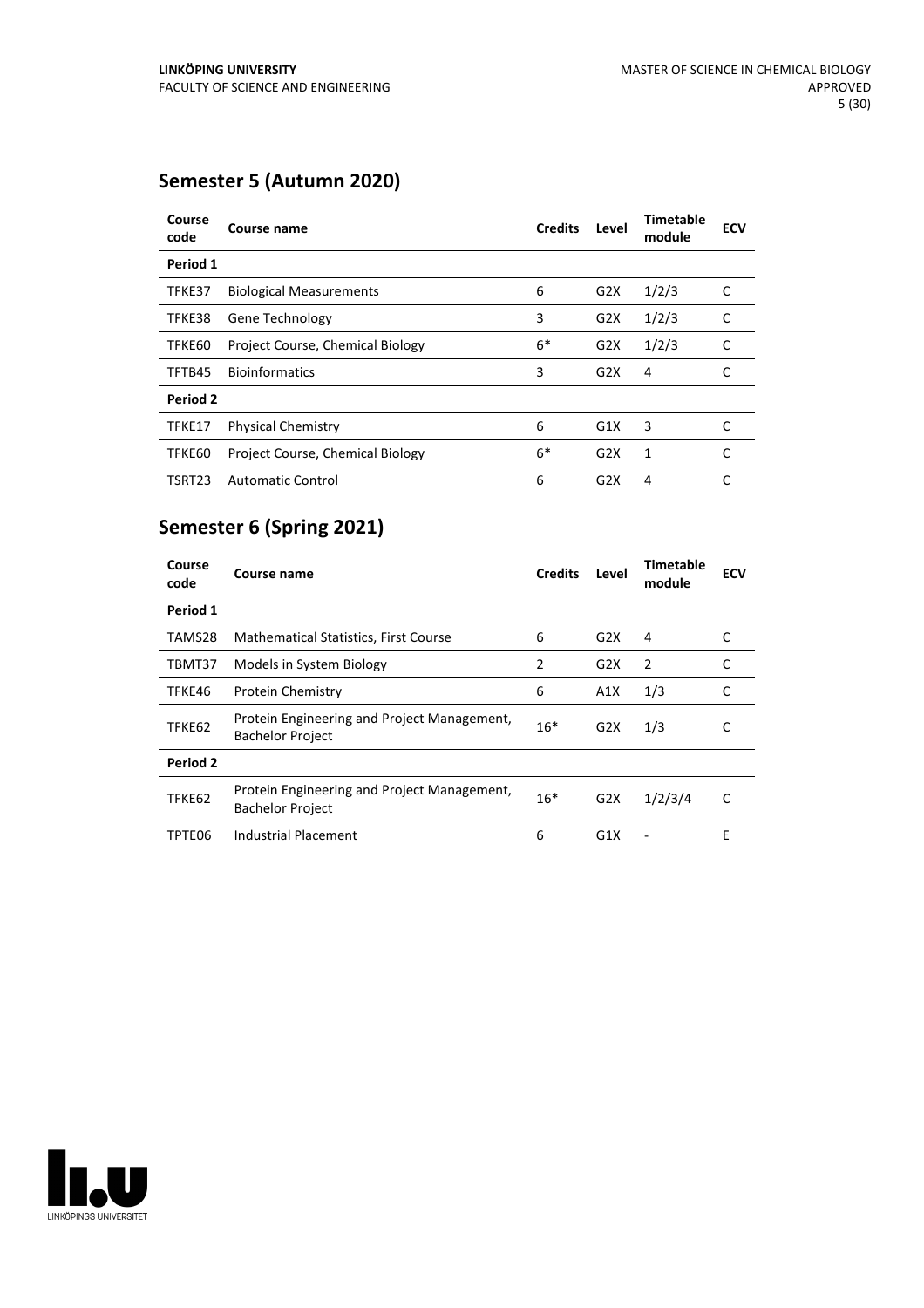## **Semester 7 (Autumn 2021)**

| Course<br>code | <b>Course name</b>                                | <b>Credits</b> | Level            | <b>Timetable</b><br>module | <b>ECV</b>   |
|----------------|---------------------------------------------------|----------------|------------------|----------------------------|--------------|
| Period 1       |                                                   |                |                  |                            |              |
| TANA21         | <b>Scientific Computing</b>                       | 6              | G1X              | 3                          | E            |
| TAOP88         | <b>Engineering Optimization</b>                   | 6              | G <sub>2</sub> X | $\mathbf{1}$               | E            |
| TATM38         | Mathematical Models in Biology                    | 6              | A1X              | 3                          | E            |
| TEAE01         | Industrial Economics, Basic Course                | 6              | G1X              | 2                          | E            |
| TGTU91         | Oral and Written Communication                    | 6              | G1X              | $\overline{2}$             | E            |
| THEN18         | English                                           | $6*$           | G1X              | 4                          | E            |
| THFR05         | <b>Communicative French</b>                       | $6*$           | G1X              | 4                          | E            |
| THSP05         | Spanish                                           | $6*$           | G1X              | 4                          | E            |
| THTY05         | German                                            | $6*$           | G1X              | 4                          | E            |
| TKMJ31         | <b>Biofuels for Transportation</b>                | 6              | A1X              | $\mathbf{1}$               | E            |
| TVMB17         | Immunobiology and Immunological<br>Techniques     | 6              | G2X              | 1/2                        | E            |
| Period 2       |                                                   |                |                  |                            |              |
| TAMS41         | Statistical Modelling with Regression Methods     | 6              | A1X              | 3                          | $\mathsf{C}$ |
| TFYA32         | Industrial Biotechnology                          | 6              | A1X              | $\mathbf{1}$               | C            |
| TFKE30         | <b>Analytical Chemistry</b>                       | 6              | G1X              | 4                          | E            |
| THEN18         | English                                           | $6*$           | G1X              | 4                          | E            |
| THFR05         | <b>Communicative French</b>                       | $6*$           | G1X              | 4                          | E            |
| THSP05         | Spanish                                           | $6*$           | G1X              | $\overline{4}$             | E            |
| THTY05         | German                                            | $6*$           | G1X              | 4                          | E            |
| TKMJ24         | <b>Environmental Engineering</b>                  | 6              | G1X              | $\mathbf{1}$               | E            |
| TMMS31         | Biomechanical Modelling of Tissues and<br>Systems | 6              | A1X              | 4                          | E            |

*Specialisation: Industrial biotechnology and Production*

*Specialisation: Protein Science and Technology*

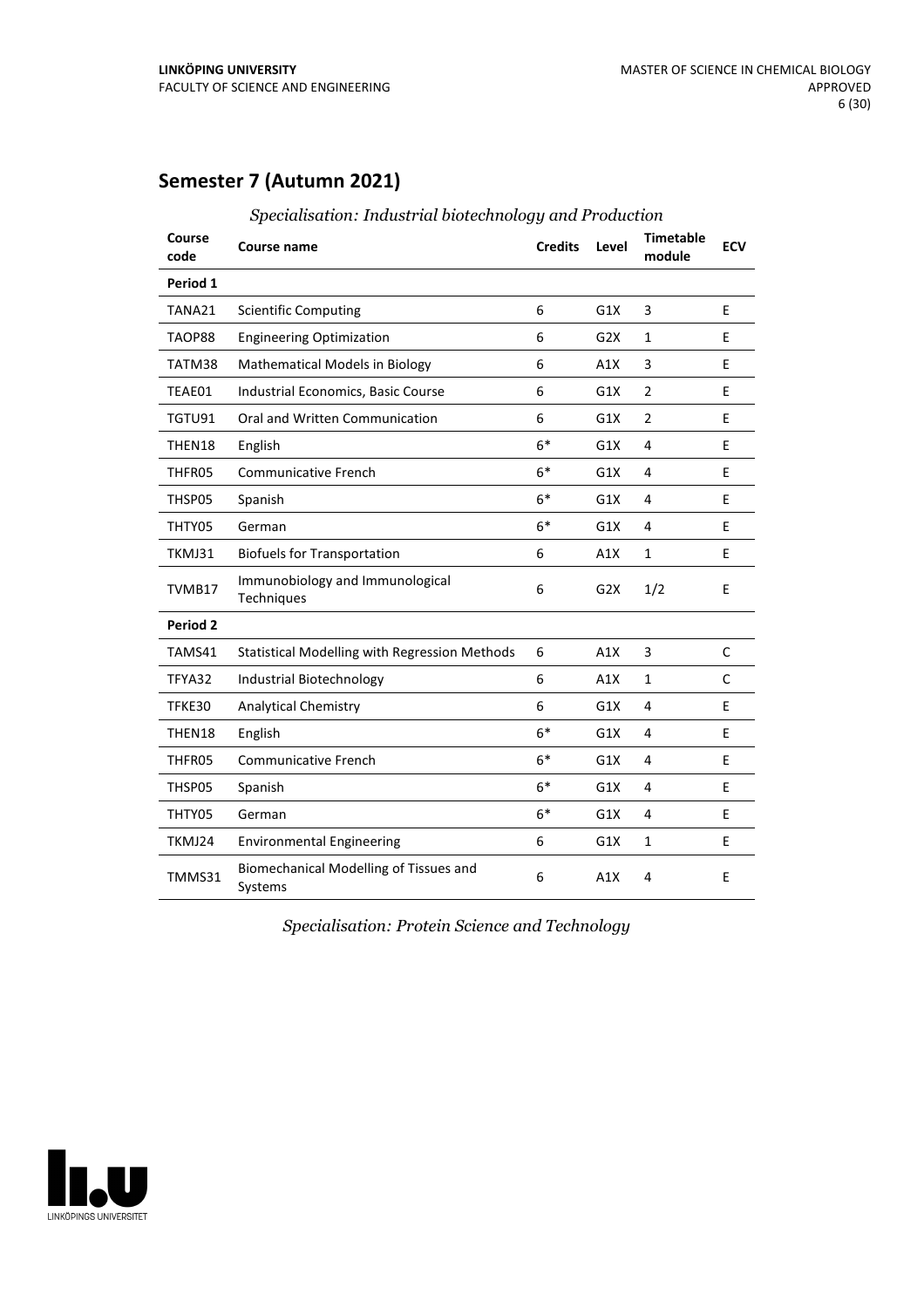| Course<br>code | <b>Course name</b>                                   | <b>Credits</b> | Level            | <b>Timetable</b><br>module | <b>ECV</b> |
|----------------|------------------------------------------------------|----------------|------------------|----------------------------|------------|
| Period 1       |                                                      |                |                  |                            |            |
| TFKE57         | Proteomics                                           | 6              | A1X              | 3                          | C          |
| TFKE65         | State of the Art in Molecular Life Science           | $6*$           | A1X              | 4                          | C          |
| TFTB46         | <b>Advanced Bioinformatics</b>                       | 6              | A1X              | $\overline{2}$             | C          |
| TANA21         | <b>Scientific Computing</b>                          | 6              | G1X              | 3                          | C/E        |
| TAOP88         | <b>Engineering Optimization</b>                      | 6              | G <sub>2</sub> X | 1                          | C/E        |
| TEAE01         | Industrial Economics, Basic Course                   | 6              | G1X              | 2                          | C/E        |
| TDDE18         | Programming C++                                      | $6*$           | G2X              | $\overline{2}$             | E          |
| TFKE33         | Life Scientific Research Review                      | $6*$           | A1X              | 4                          | E          |
| TGTU91         | Oral and Written Communication                       | 6              | G1X              | $\overline{2}$             | F.         |
| THEN18         | English                                              | 6*             | G1X              | 4                          | E          |
| THFR05         | Communicative French                                 | $6*$           | G1X              | 4                          | E          |
| THSP05         | Spanish                                              | $6*$           | G1X              | 4                          | E          |
| THTY05         | German                                               | $6*$           | G1X              | 4                          | E          |
| TVMB17         | Immunobiology and Immunological Techniques           | 6              | G <sub>2</sub> X | 1/2                        | E          |
| Period 2       |                                                      |                |                  |                            |            |
| TAMS41         | <b>Statistical Modelling with Regression Methods</b> | 6              | A1X              | 3                          | C          |
| TFKE35         | <b>Biostructural Technologies</b>                    | 6              | A1X              | $\mathbf{1}$               | С          |
| TFKE65         | State of the Art in Molecular Life Science           | $6*$           | A1X              | 4                          | С          |
| TDDE18         | Programming C++                                      | 6*             | G2X              | 1                          | E          |
| TFKE33         | Life Scientific Research Review                      | $6*$           | A1X              | 4                          | E          |
| TFKE48         | <b>Biomolecular Disease Processes</b>                | 6              | A1X              | $\overline{2}$             | E          |
| TFYA32         | Industrial Biotechnology                             | 6              | A1X              | 1                          | E          |
| TGTU49         | History of Technology                                | 6              | G1X              | 3                          | E          |
| THEN18         | English                                              | $6*$           | G1X              | 4                          | E          |
| THFR05         | <b>Communicative French</b>                          | $6*$           | G1X              | 4                          | E          |
| THSP05         | Spanish                                              | $6*$           | G1X              | 4                          | E          |
| THTY05         | German                                               | $6*$           | G1X              | 4                          | E          |

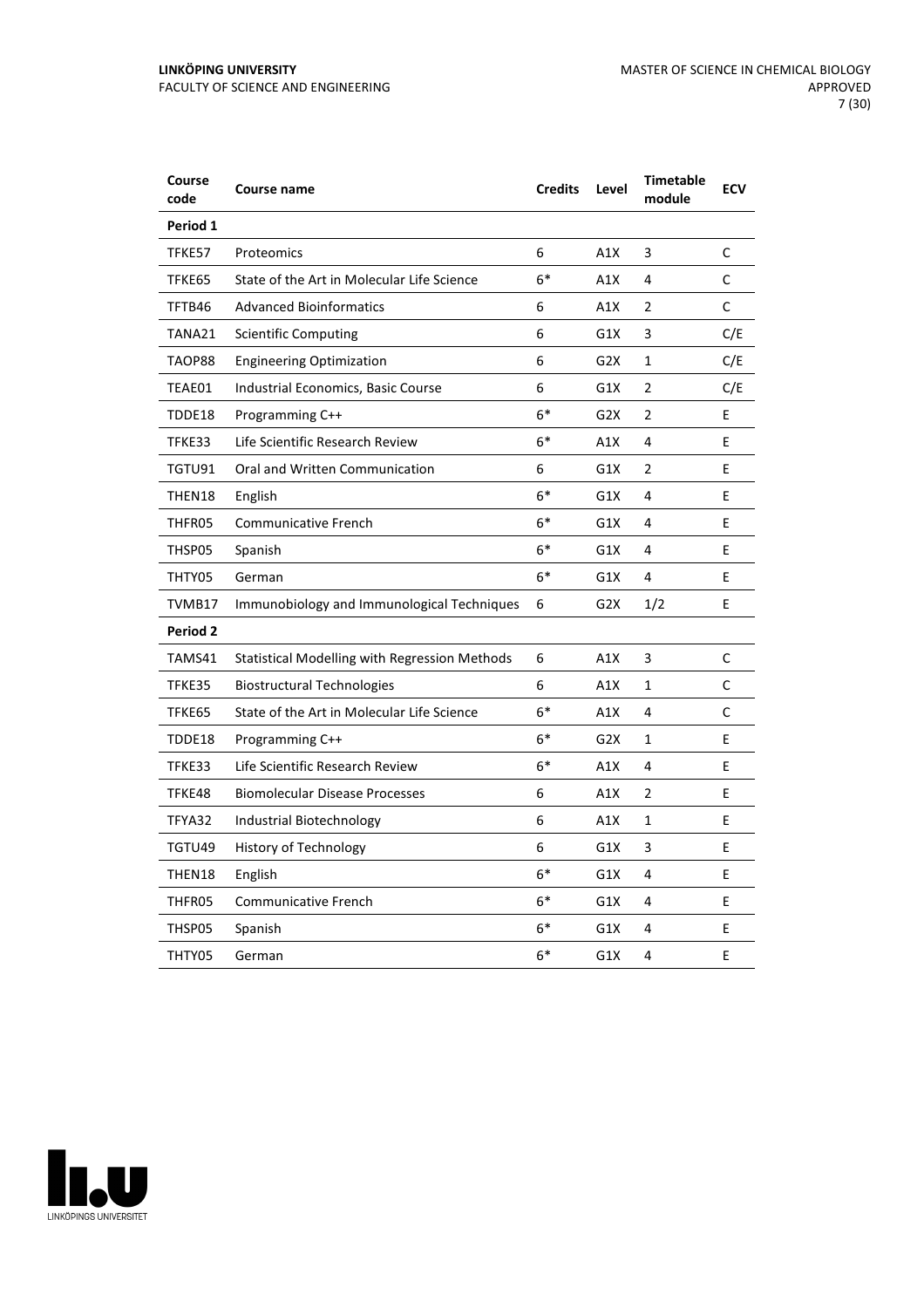## **Semester 8 (Spring 2022)**

| Course<br>code  | Course name                                                                     | <b>Credits</b> | Level | <b>Timetable</b><br>module | <b>ECV</b>   |
|-----------------|---------------------------------------------------------------------------------|----------------|-------|----------------------------|--------------|
| Period 1        |                                                                                 |                |       |                            |              |
| TFTB32          | Design of Biotechnical Process and Production<br>Systems, Project Course        | $6*$           | A1X   | 4                          | C            |
| TMMT03          | <b>Biotechnical Production Systems</b>                                          | 6              | A1X   | 3                          | $\mathsf{C}$ |
| TMQU46          | <b>Quality Management</b>                                                       | 6              | G2X   | $\mathbf{1}$               | C            |
| <b>TBMI26</b>   | Neural Networks and Learning Systems                                            | 6              | A1X   | $\overline{2}$             | E            |
| TDDE10          | Object Oriented Programming in Java                                             | 6              | G2X   | $\mathbf{1}$               | E            |
| TDDE50          | Megagame - Design for Sustainable<br>Development in the light of Climate Change | $6*$           | G2X   |                            | E            |
| TFYA85          | Alternative Energy Sources and their<br>Applications                            | 6              | G2X   | 4                          | E            |
| TGTU94          | <b>Technology and Ethics</b>                                                    | 6              | G1X   | 1                          | E            |
| TKMJ15          | <b>Environmental Management Strategies</b>                                      | 6              | G1X   | 3                          | E            |
| TMQU31          | <b>Statistical Quality Control</b>                                              | 6              | A1X   | $\overline{2}$             | E            |
| TSRT07          | <b>Industrial Control Systems</b>                                               | 6              | A1X   | $\overline{2}$             | E            |
| <b>Period 2</b> |                                                                                 |                |       |                            |              |
| NKED20          | Drug Discovery and Pharmaceutical<br>Development                                | 6              | A1X   | $\overline{2}$             | $\mathsf{C}$ |
| TFTB32          | Design of Biotechnical Process and Production<br>Systems, Project Course        | $6*$           | A1X   | $\mathbf{1}$               | C            |
| TFTB39          | <b>Biotechnology Manufacturing</b>                                              | 6              | A1X   | 3/4                        | C            |
| NKED82          | <b>Biomolecular Design</b>                                                      | 6              | A1X   | 3                          | E            |
| TDDE50          | Megagame - Design for Sustainable<br>Development in the light of Climate Change | $6*$           | G2X   |                            | E            |
| TGTU95          | Philosophy of Science and Technology                                            | 6              | G1X   | 4                          | E            |
|                 |                                                                                 |                |       |                            |              |

*Specialisation: Industrial biotechnology and Production*

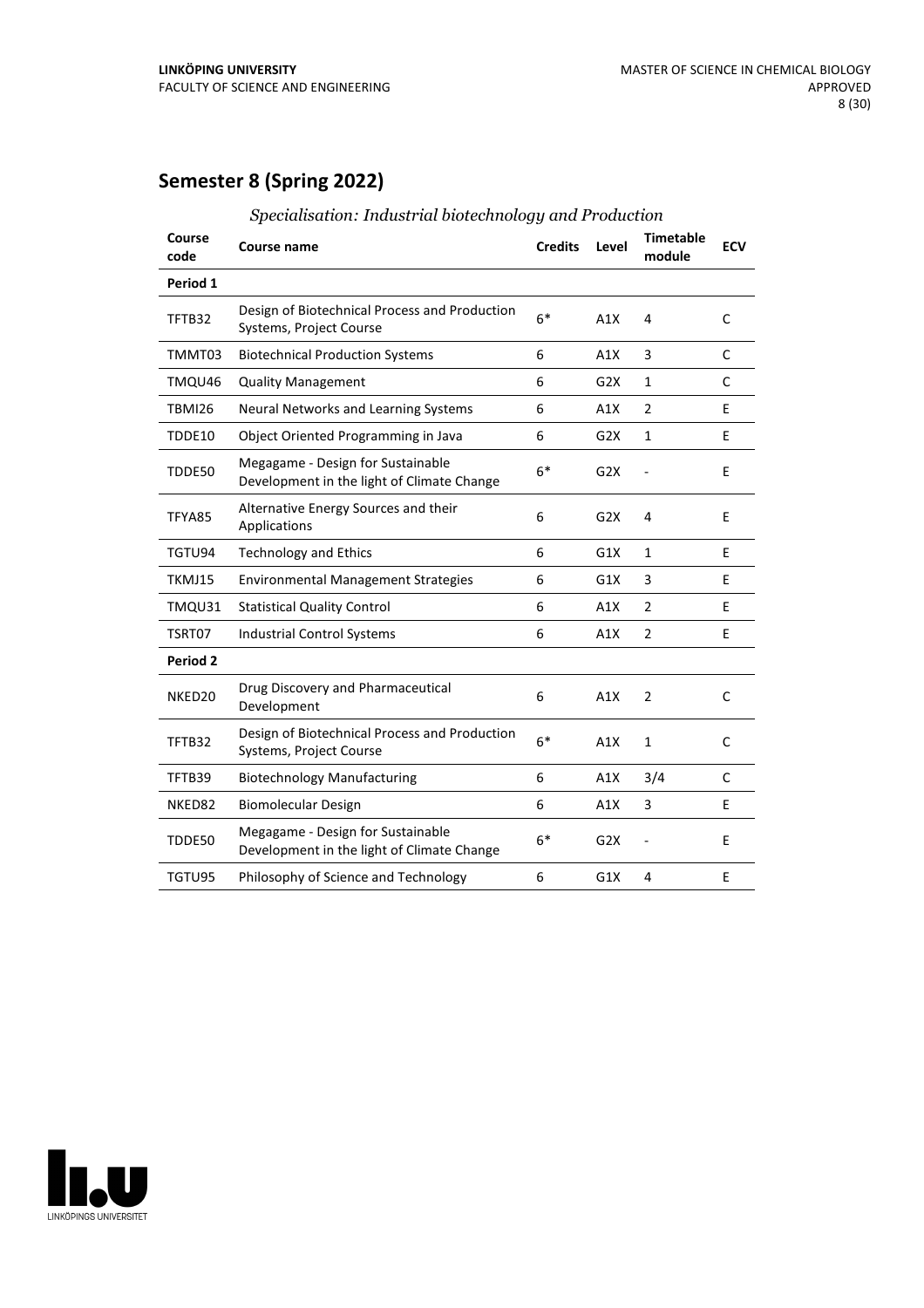| Course<br>code      | Course name                                                                     | <b>Credits</b> | Level            | <b>Timetable</b><br>module | <b>ECV</b>   |
|---------------------|---------------------------------------------------------------------------------|----------------|------------------|----------------------------|--------------|
| Period 1            |                                                                                 |                |                  |                            |              |
| TFKE66              | Structure based protein targeting and<br>engineering, project course            | $6*$           | A1X              | 4                          | $\mathsf{C}$ |
| TFTB34              | <b>Biosensor Technology</b>                                                     | 6              | A1X              | 3                          | $\mathsf{C}$ |
| TMQU46              | <b>Quality Management</b>                                                       | 6              | G2X              | $\mathbf{1}$               | C/E          |
| NBID64              | Molecular Physiology and Cell Signaling<br>Mechanisms                           | 6              | A1X              | $\overline{2}$             | E            |
| TBMI26              | Neural Networks and Learning Systems                                            | 6              | A1X              | $\overline{2}$             | E            |
| TDDE10              | Object Oriented Programming in Java                                             | 6              | G <sub>2</sub> X | $\mathbf 1$                | E            |
| TDDE50              | Megagame - Design for Sustainable<br>Development in the light of Climate Change | $6*$           | G2X              |                            | E            |
| TFTB35              | Surface Science                                                                 | 6              | A1X              | $\mathbf{1}$               | E            |
| TFYA85              | Alternative Energy Sources and their<br>Applications                            | 6              | G2X              | 4                          | E            |
| TGTU94              | <b>Technology and Ethics</b>                                                    | 6              | G1X              | $\mathbf{1}$               | E            |
| TSRT07              | <b>Industrial Control Systems</b>                                               | 6              | A1X              | $\overline{2}$             | E            |
| Period <sub>2</sub> |                                                                                 |                |                  |                            |              |
| TFKE61              | <b>Industrial Enzyme Technology</b>                                             | 6              | A1X              | 1                          | C            |
| TFKE66              | Structure based protein targeting and<br>engineering, project course            | $6*$           | A1X              | 4                          | $\mathsf{C}$ |
| NKED <sub>20</sub>  | Drug Discovery and Pharmaceutical<br>Development                                | 6              | A1X              | 2                          | C/E          |
| NKED82              | <b>Biomolecular Design</b>                                                      | 6              | A1X              | 3                          | C/E          |
| TDDE50              | Megagame - Design for Sustainable<br>Development in the light of Climate Change | $6*$           | G2X              | $\overline{a}$             | E            |
| TGTU95              | Philosophy of Science and Technology                                            | 6              | G1X              | 4                          | E            |

#### *Specialisation: Protein Science and Technology*

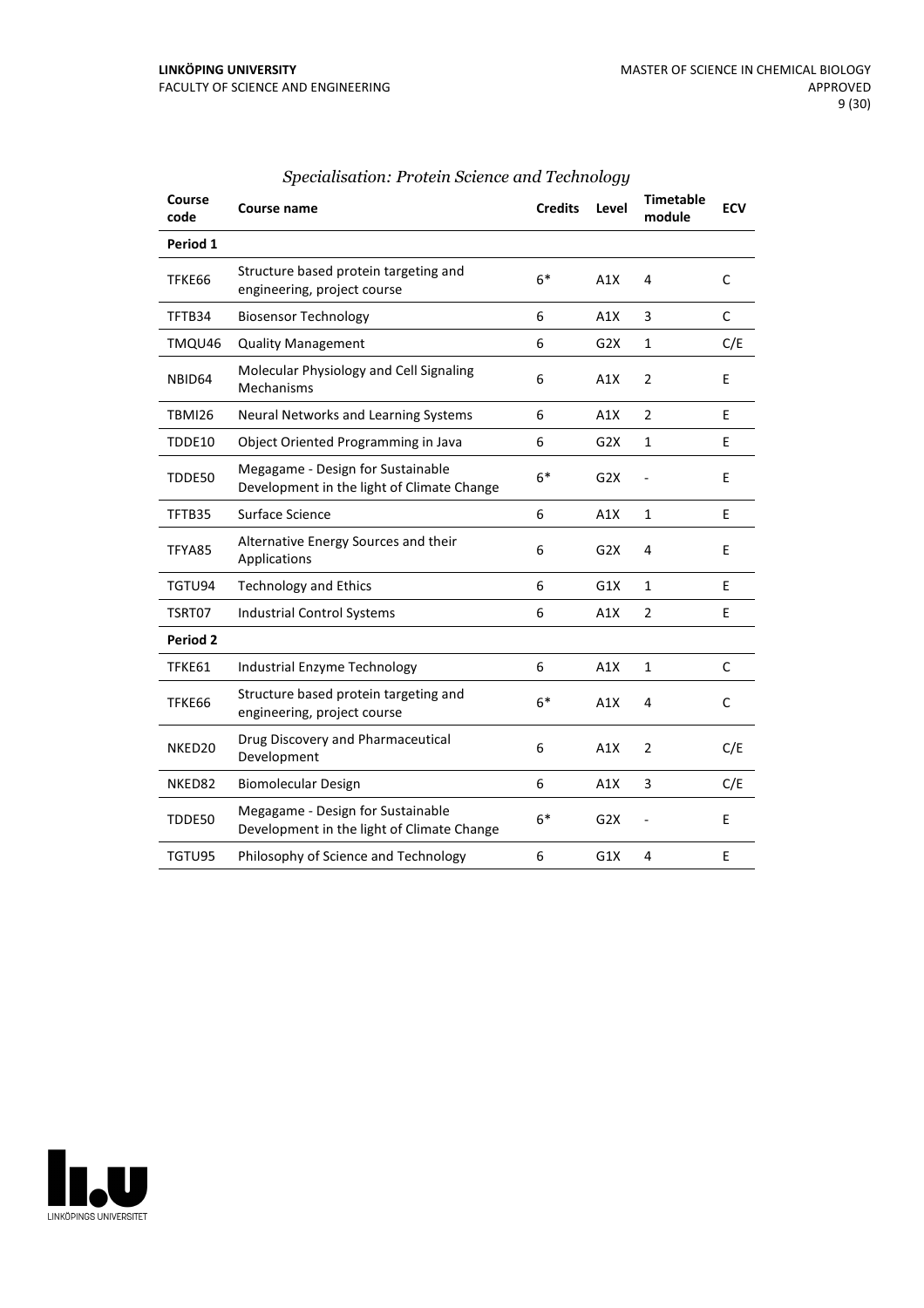## **Semester 9 (Autumn 2022)**

| Course<br>code | <b>Course name</b>                               | <b>Credits</b> | Level            | <b>Timetable</b><br>module | <b>ECV</b> |
|----------------|--------------------------------------------------|----------------|------------------|----------------------------|------------|
| Period 1       |                                                  |                |                  |                            |            |
| TAMS81         | <b>Experimental Design</b>                       | 6              | A1X              | 4                          | C          |
| TEIO94         | Entrepreneurship and Idea Development            | $6*$           | G <sub>2</sub> X | 3                          | C          |
| TDDE18         | Programming C++                                  | $6*$           | G2X              | $\overline{2}$             | E          |
| <b>TEIO90</b>  | <b>Innovation Management</b>                     | 6              | A1X              | 2                          | E          |
| TFTB46         | <b>Advanced Bioinformatics</b>                   | 6              | A1X              | 2                          | E          |
| TFYA47         | Surfaces and Interfaces                          | 6              | A1X              | $\overline{2}$             | E          |
| TRTE18         | The Biogas Process                               | 6              | A1X              | $\mathbf{1}$               | E          |
| TSRT92         | Modelling and Learning for Dynamical Systems     | 6              | A1X              | 3                          | E          |
| TVMB26         | Molecular Virology                               | 6              | A1X              | $\mathbf{1}$               | E          |
| Period 2       |                                                  |                |                  |                            |            |
| TEIO94         | Entrepreneurship and Idea Development            | $6*$           | G2X              | 4                          | C          |
| TAOP61         | <b>Optimization of Realistic Complex Systems</b> | 6              | A1X              | 3                          | E          |
| TDDE18         | Programming C++                                  | $6*$           | G2X              | $\mathbf{1}$               | E          |
| TGTU04         | Leadership                                       | 6              | G <sub>2</sub> X | 2                          | E          |
| TGTU49         | <b>History of Technology</b>                     | 6              | G1X              | 3                          | E          |
| TMQU12         | Lean Production                                  | 6              | A1X              | $\overline{2}$             | E          |
| TVCB13         | Stem Cell Engineering                            | 6              | A1X              | 3                          | E          |

*Specialisation: Industrial biotechnology and Production*

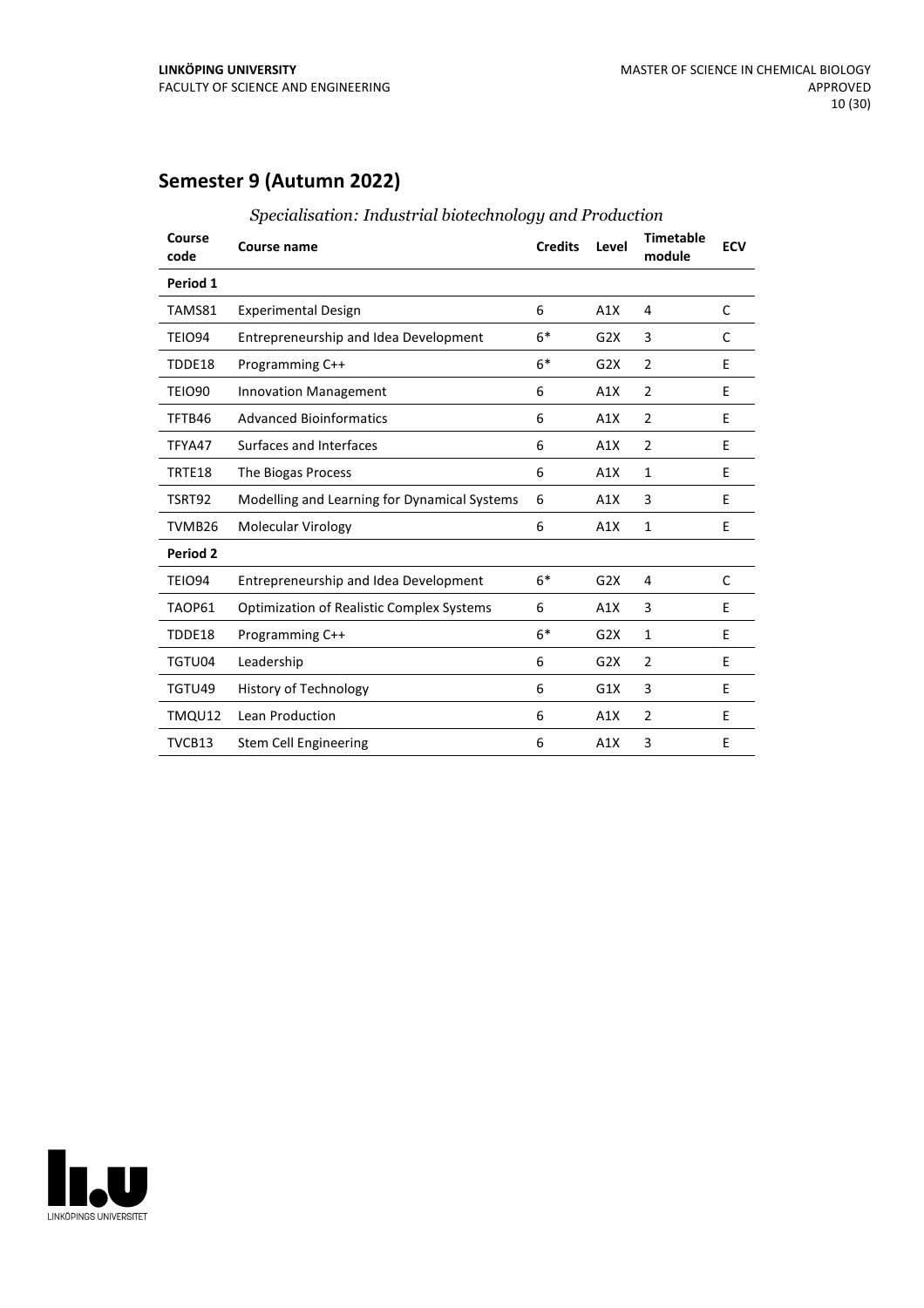| Course<br>code | Course name                                      | <b>Credits</b> | Level | <b>Timetable</b><br>module | <b>ECV</b> |
|----------------|--------------------------------------------------|----------------|-------|----------------------------|------------|
| Period 1       |                                                  |                |       |                            |            |
| <b>TEIO94</b>  | Entrepreneurship and Idea Development            | $6*$           | G2X   | 3                          | C          |
| TAMS81         | <b>Experimental Design</b>                       | 6              | A1X   | 4                          | C/E        |
| TATM38         | <b>Mathematical Models in Biology</b>            | 6              | A1X   | 3                          | C/E        |
| TEAE01         | Industrial Economics, Basic Course               | 6              | G1X   | 2                          | C/E        |
| TSRT92         | Modelling and Learning for Dynamical Systems     | 6              | A1X   | 3                          | C/E        |
| TRTE18         | The Biogas Process                               | 6              | A1X   | $\mathbf{1}$               | E          |
| TVMB26         | Molecular Virology                               | 6              | A1X   | 1                          | E          |
| Period 2       |                                                  |                |       |                            |            |
| TEIO94         | Entrepreneurship and Idea Development            | $6*$           | G2X   | 4                          | C          |
| TGTU04         | Leadership                                       | 6              | G2X   | 2                          | C/E        |
| TAOP61         | <b>Optimization of Realistic Complex Systems</b> | 6              | A1X   | 3                          | E          |
| TFKE30         | <b>Analytical Chemistry</b>                      | 6              | G1X   | 4                          | E          |
| TFYA30         | Supramolecular Chemistry                         | 6              | A1X   | 2                          | E          |
| TKMJ24         | <b>Environmental Engineering</b>                 | 6              | G1X   | 1                          | E          |
| TVCB13         | Stem Cell Engineering                            | 6              | A1X   | 3                          | E          |

## *Specialisation: Protein Science and Technology*

## **Semester 10 (Spring 2023)**

| Course<br>code | Course name                      | <b>Credits</b> | Level | <b>Timetable</b><br>module | <b>ECV</b> |  |  |
|----------------|----------------------------------|----------------|-------|----------------------------|------------|--|--|
| Period 1       |                                  |                |       |                            |            |  |  |
| TQXX33         | Degree project - Master's Thesis | $30*$          | A1X   | $\blacksquare$             |            |  |  |
| Period 2       |                                  |                |       |                            |            |  |  |
| TQXX33         | Degree project - Master's Thesis | $30*$          | A1X   | ٠                          |            |  |  |

*Specialisation: Protein Science and Technology — Preliminary courses*

| Course<br>code | Course name                      | <b>Credits</b> | Level | <b>Timetable</b><br>module | <b>ECV</b> |
|----------------|----------------------------------|----------------|-------|----------------------------|------------|
| Period 1       |                                  |                |       |                            |            |
| TQXX33         | Degree project - Master's Thesis | $30*$          | A1X   | $\overline{\phantom{a}}$   |            |
| Period 2       |                                  |                |       |                            |            |
| TQXX33         | Degree project - Master's Thesis | $30*$          | A1X   | $\overline{\phantom{a}}$   |            |

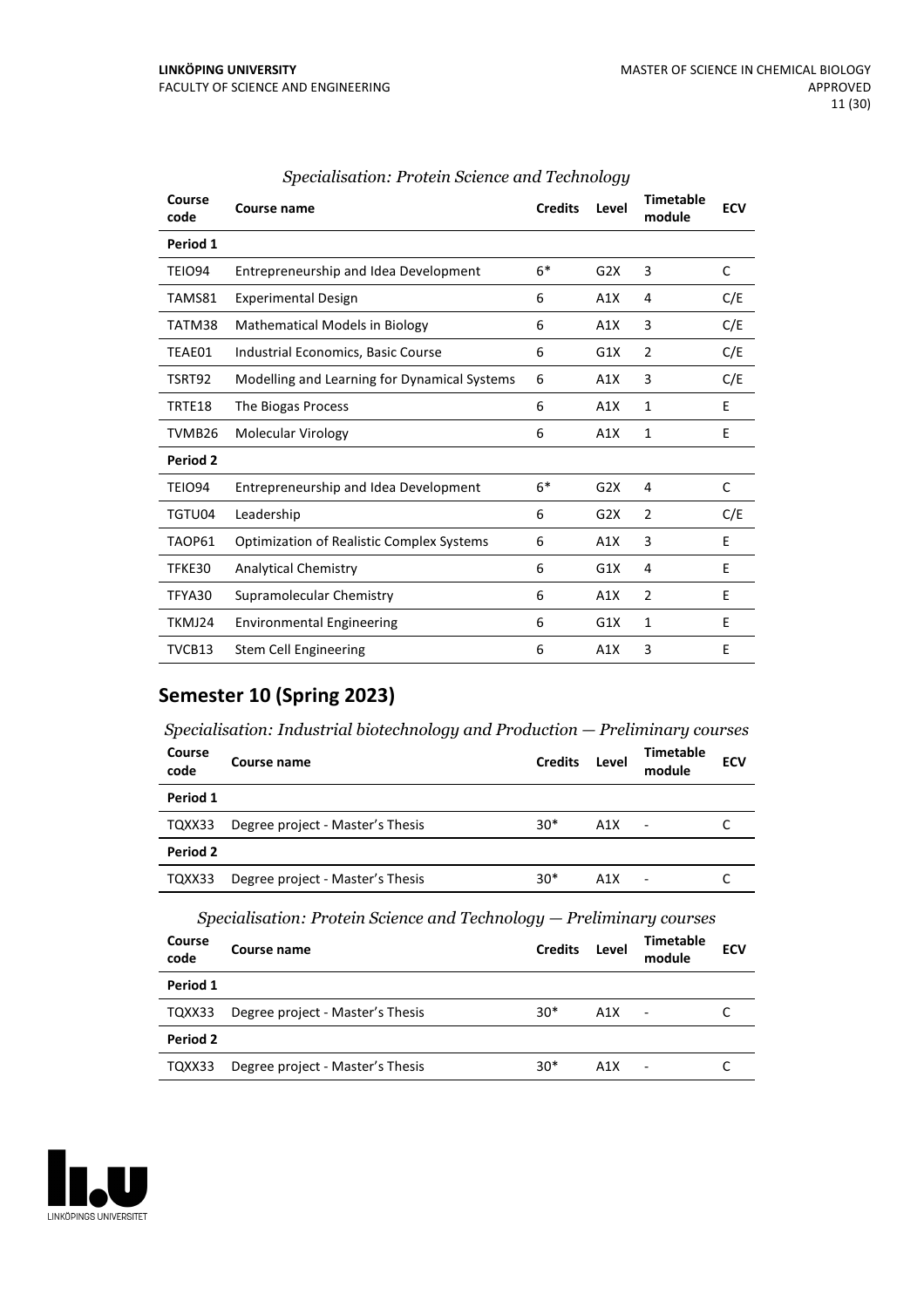ECV = Elective / Compulsory /Voluntary \*The course is divided into several semesters and/or periods

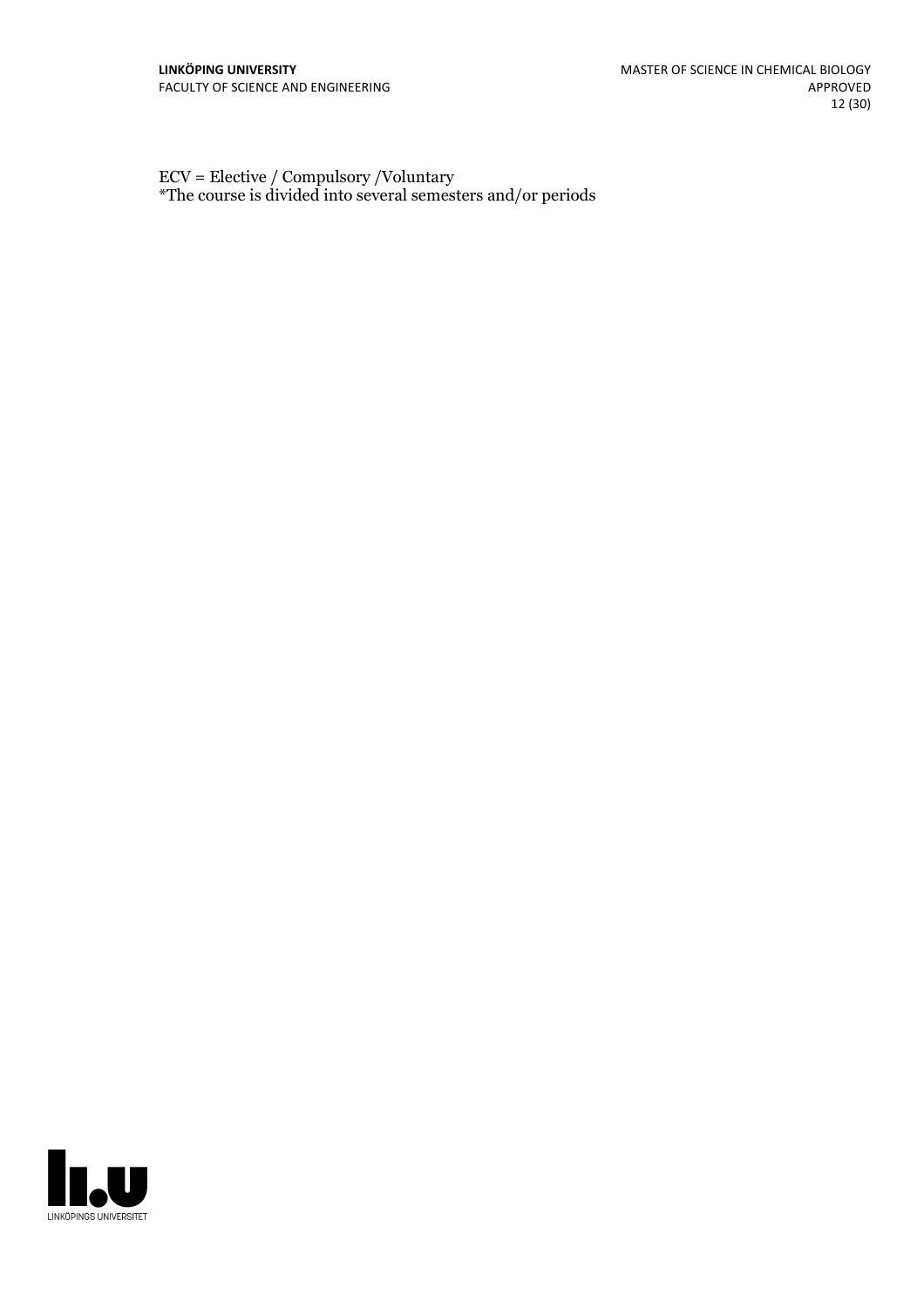## **Common rules**

### **Structure and organisation of study programmes**

The contents and design of the programmes are to be continuously revised such that new knowledge is integrated into courses and specialisations. Within one programme, several study specialisations or profiles may be available. The identities of the study specialisations or profiles and the regulations governing how these may be selected are given in the syllabus and curriculum for the particular field of study and programmes.

The structure and organisation of the programmes are to follow specified criteria that are summarised in the syllabus for each programme.

- 
- The syllabus defines the aims of the study programme.<br>• The curriculum, which constitutes one part of the syllabus for the field of study, gives details of the terms in which the various courses have been
- The course syllabus specifies, among other things, the aim and contents of the course, and the prior knowledge that a student must have in order to be able to benefit from the course.

## **Qualification requirements**

The qualification requirements specified in the Higher Education Ordinance 2007 apply to students admitted after 1 July 2007. A student who has completed components of a programme after 1 July 2007 has the right to be assessed with respect to the qualification requirements specified by the Higher Education Ordinance 2007. In addition, local regulations laid down by the faculty boards and university board apply, see

http://styrdokument.liu.se/Regelsamling/Innehall/Utbildning\_pa\_grund- \_och\_avancerad\_niva/Examina.

Higher Education Act Chapter 1, Section 8:

First-cycle courses and study programmes are to develop:

- $\bullet$  the ability to make independent and critical assessments
- the ability to identify, formulate and solve problems autonomously, and
- $\bullet$  the preparedness to deal with changes in working life.

In addition to knowledge and skills in their field of study, students shall develop the ability to:

- gather and interpret information at a scholarly level
- stay abreast of the development of knowledge, and
- communicate their knowledge to others, including those who lack specialist knowledge in the field.

#### **Qualifications within a study programme**

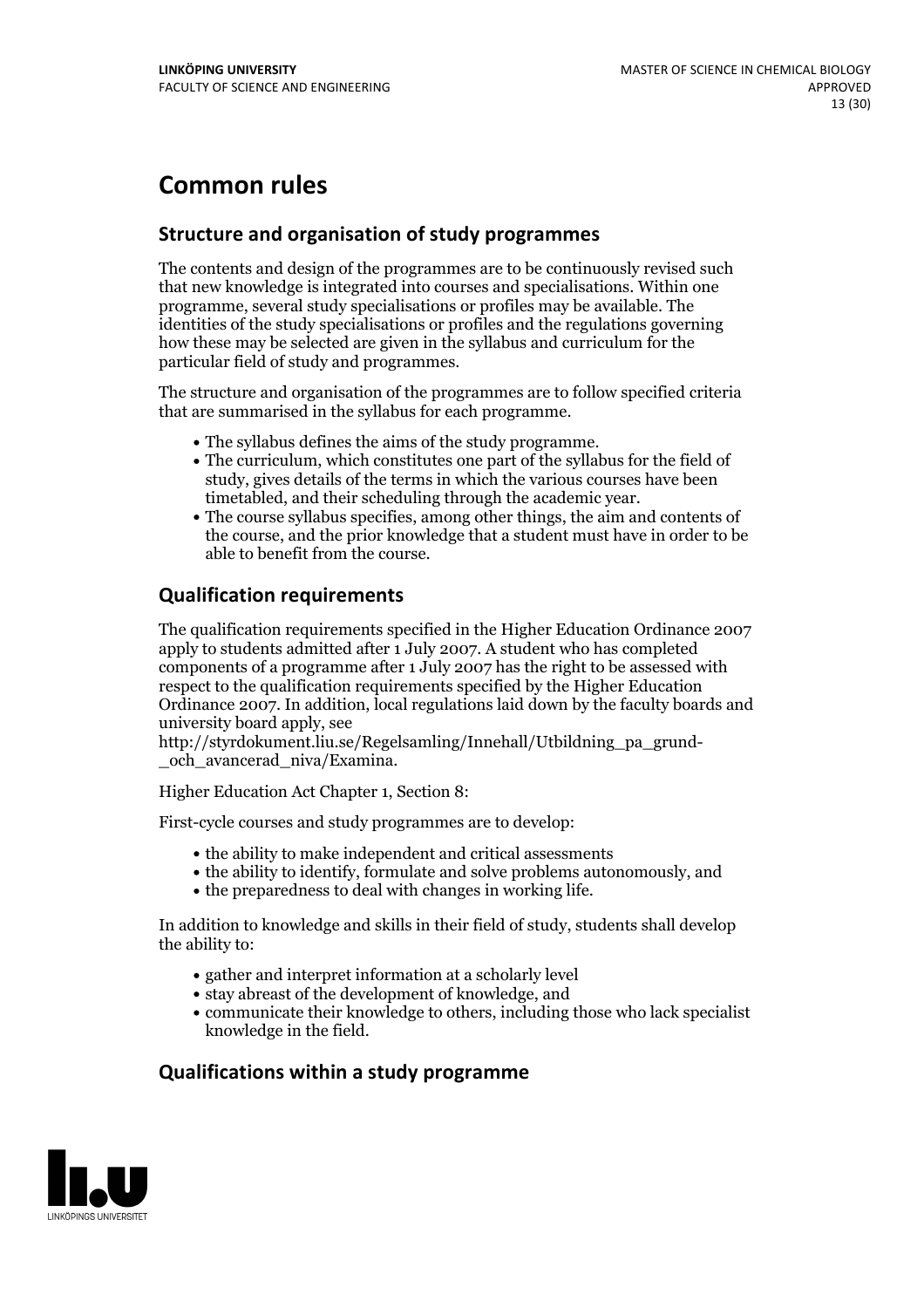Qualification requirements that are specific to a study programme are given in the syllabus for that programme.

#### **Matriculation and postponement of matriculation**

A person who has been accepted for a study programme is to start their studies (matriculate) in the term that is specified in the decision about admission. The date and location of the compulsory matriculation procedure will be communicated to those admitted to the first term of the programme.

At any one admission occasion, it is possible to be admitted to only one place on a study programme. A student who has been granted a place on a study programme and who is offered and accepts a place on another study programme during a supplementary round of admission will lose the place offered for the first study programme.

Regulations concerning postponement of matriculation have been laid down in the admission regulations for Linköping University, http://styrdokument.liu.se/Regelsamling/VisaBeslut/622645.

A person who has been granted postponement must present to the admitting authority, before the term in which the studies are to be started and before the date of application, a renewed registration for the programme and a copy of the decision granting postponement.

#### **Admission to a later part of a programme**

Admission to a part of a study programme is used here to refer to admission with the purpose of completing the programme and taking a degree. Admission to a later part of a programme may take place only if sufficient resources and space on the programme are available. Furthermore, the applicant must satisfy the entry requirements for the relevant term of the programme, as specified in http://styrdokument.liu.se/Regelsamling/Innehall/Utbildning\_pa\_grund- \_och\_avancerad\_niva/Tekniska\_fakulteten.

#### **Interruption in studies**

Notification of an interruption in studies is to be made through the Student Portal. If such <sup>a</sup> notification is not made and if the student does not register for the first term during which the interruption is to take place, the interruption will be considered to be a withdrawal. An interruption in studies must cover a complete term, and notification of interruptions can be given for a maximum of two consecutive terms. Notification of resumption of studies is to take place at the term registration for the term that follows the interruption. If the student does not register at the term registration, this will be regarded as withdrawal from studies.

A student who is taking an interruption in studies may during this period retake examinations if he or she has re-registered for the most recent study term of the programme. A student who wishes to take another course during the interruption in studies must apply for this separately. The student is responsible that

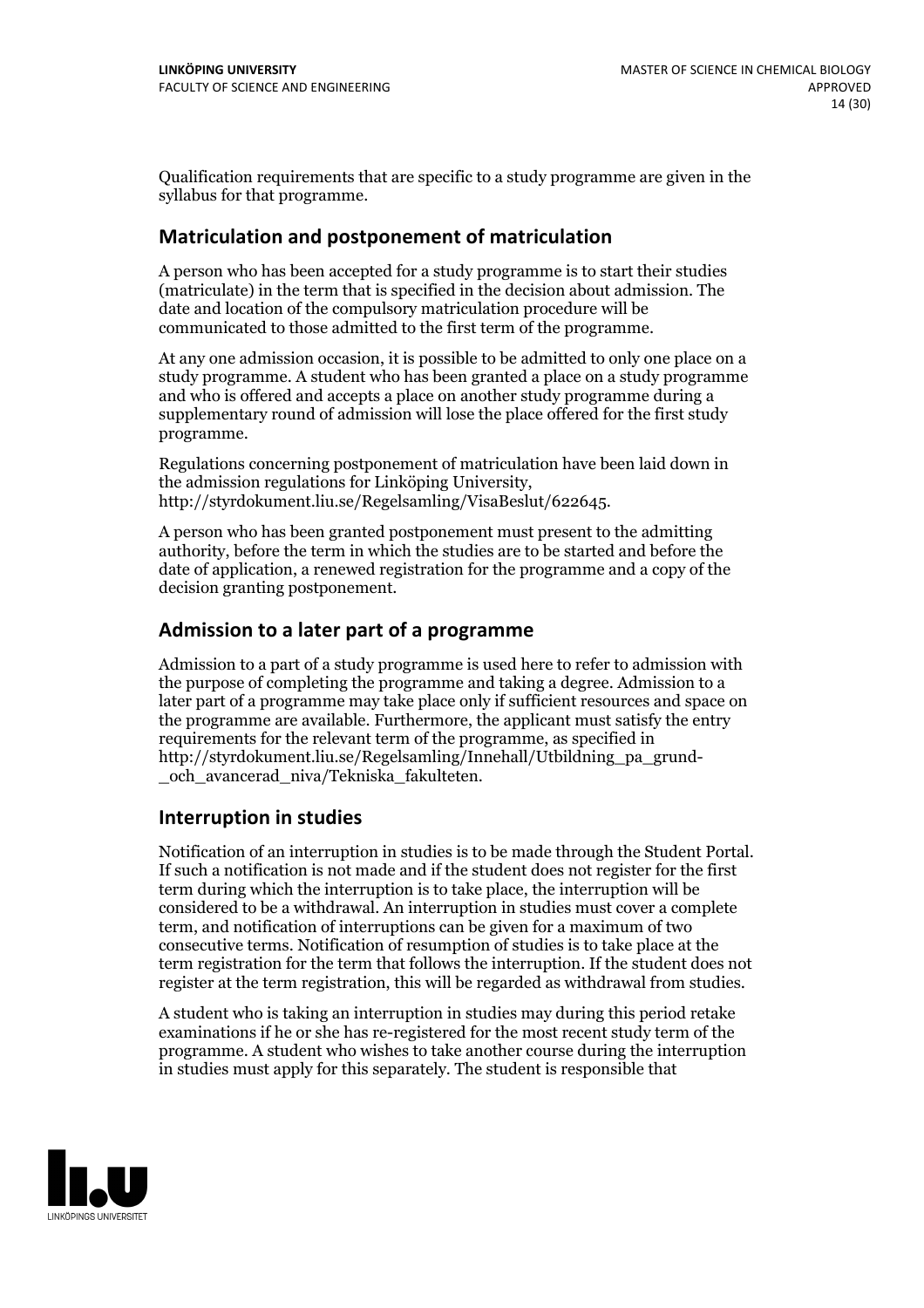registration for courses is carried outat the correct times in preparation for the resumption of studies.

#### **Withdrawal from a study programme**

A student who wishes to withdraw from a study programme must notify the study guidance counsellor. A student who leaves the studies without giving notification of an interruption in study and who fails to register for the immediately subsequent term is considered to have withdrawn. A student who has withdrawn may return to the study programme if a vacancy is available that is not required for students returning after an interruption in study, and not required for students who are changing their location of study and/or study programme.

#### **Courses within a study programme**

The curriculum for the various years of a study programme specify which courses are compulsory (o), elective (v) and voluntary (f). If a student wishes to study a different combination than the one specified in the curriculum, an application must be made to the board of studies.

#### **Voluntarycourses**

The course specified as voluntary (labelled with "f") in the programme syllabus are assessed solely as voluntary courses, and credits from these may not contribute to the requirements for a degree.

#### **Courses from another study programme**

Courses that are elective courses in another study programme may be included as elective courses in a degree, if the board of studies so decides. If such a decision is not taken, such courses are regarded as voluntary courses.

When selecting a course from another programme, the admission requirements specified in the course syllabus must be satisfied.

Admission is granted to the extent that resources allow, provided that places are available on the course.

#### **Students taking a master's programme in engineering**

Students taking a master's programme in engineering can take courses given in Term 7 and later terms of the programme from all engineering master's programmes. Admission to courses at advanced level requires the possession of at least 150 credits within the programme to which the student has been admitted.

#### **Students taking a Bachelor of Science (Engineering)**

Student taking Bachelor of Science (Engineering) degrees may take courses specified in the programme syllabuses of all Bachelor of Science (Engineering) programmes.

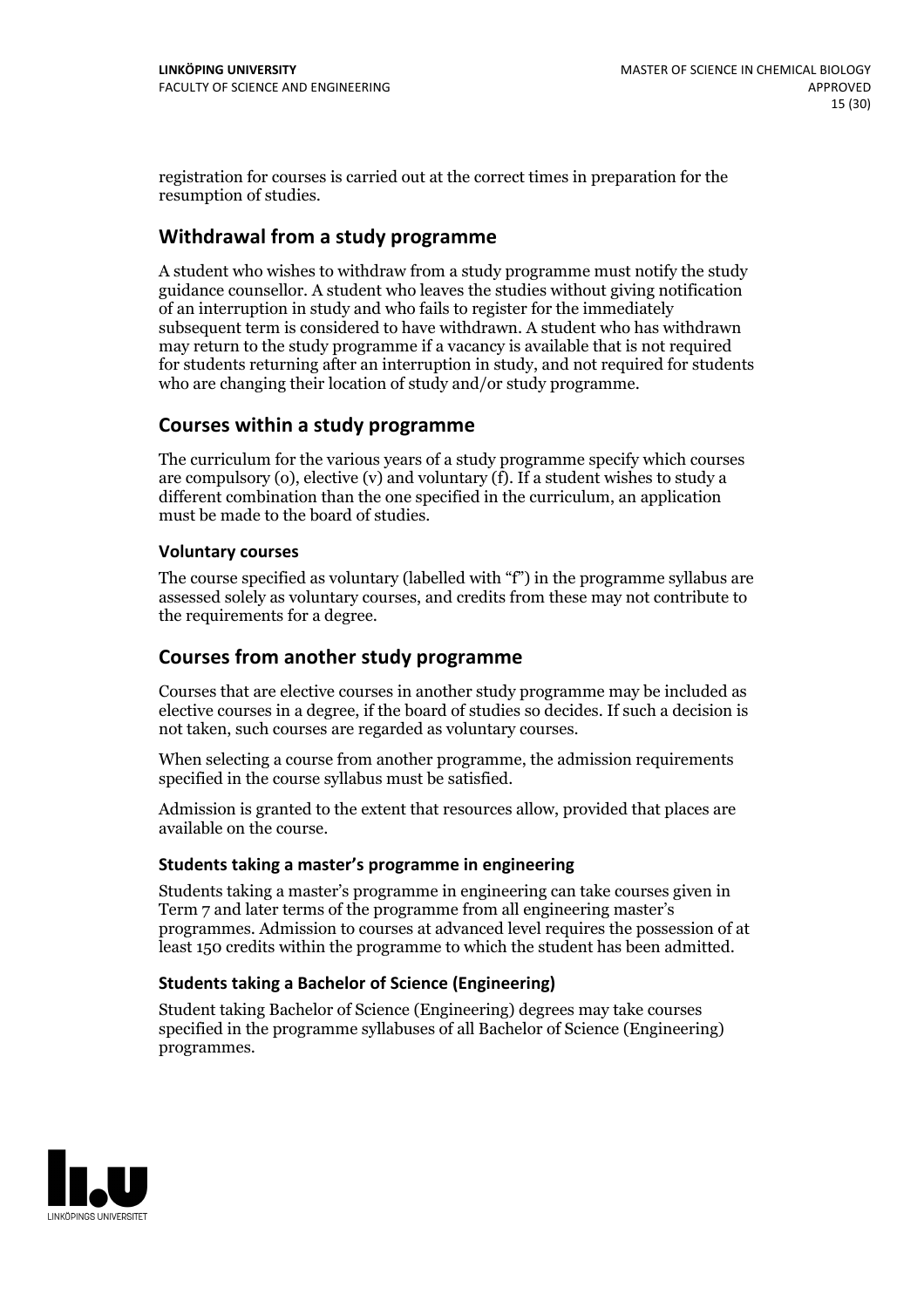#### **Students taking a Bachelor of Science**

Student taking Bachelor of Science degrees may take courses specified in the programme syllabuses of all Bachelor of Science programmes.

#### **Third-cycle courses**

The credits from third-cycle courses may be included as elective courses in a degree, if the board of studies so decides. If such a decision is not taken, such courses are regarded as voluntary courses.

#### **Students taking a master's programme in engineering**

It is possible for students taking master's programmes in engineering to take certain third-cycle courses. It is, however, required in this case that the student has achieved master's level (i.e. year 4 or 5 of the study programme). Information can be obtained from the relevant director of advanced studies.

#### **Students on Master's programmes**

It is possible for students taking master's programmes to take certain third-cycle courses. Information can be obtained from the relevant director of advanced studies.

#### **Registration for programme courses**

Registration for courses that are given as part of a study programme must be made during the specified period, which has been preliminarily set to 1-10 April for the autumn term, and 1-10 October for the spring term. Information about course registration is published on a webpage, sent to students by email, and disseminated at scheduled information meetings.

#### **Registration for programme courses as single-subject courses**

Admission to a programme course as a single-subject subject course may take place only if sufficient resources and space on the course are available. Furthermore, the applicant must satisfy the entry requirements for the relevant course.

In the event of a scarcity of resources, the board of LiTH can decide to limit the possibilities of taking courses that are part of a programme as freestanding courses.

#### **Timetabling**

Courses are timetabled after a decision has been made concerning the assignment of the course to a timetable module. A central timetable is not drawn up for courses with fewer than five participants. Most project courses do not have a central timetable.

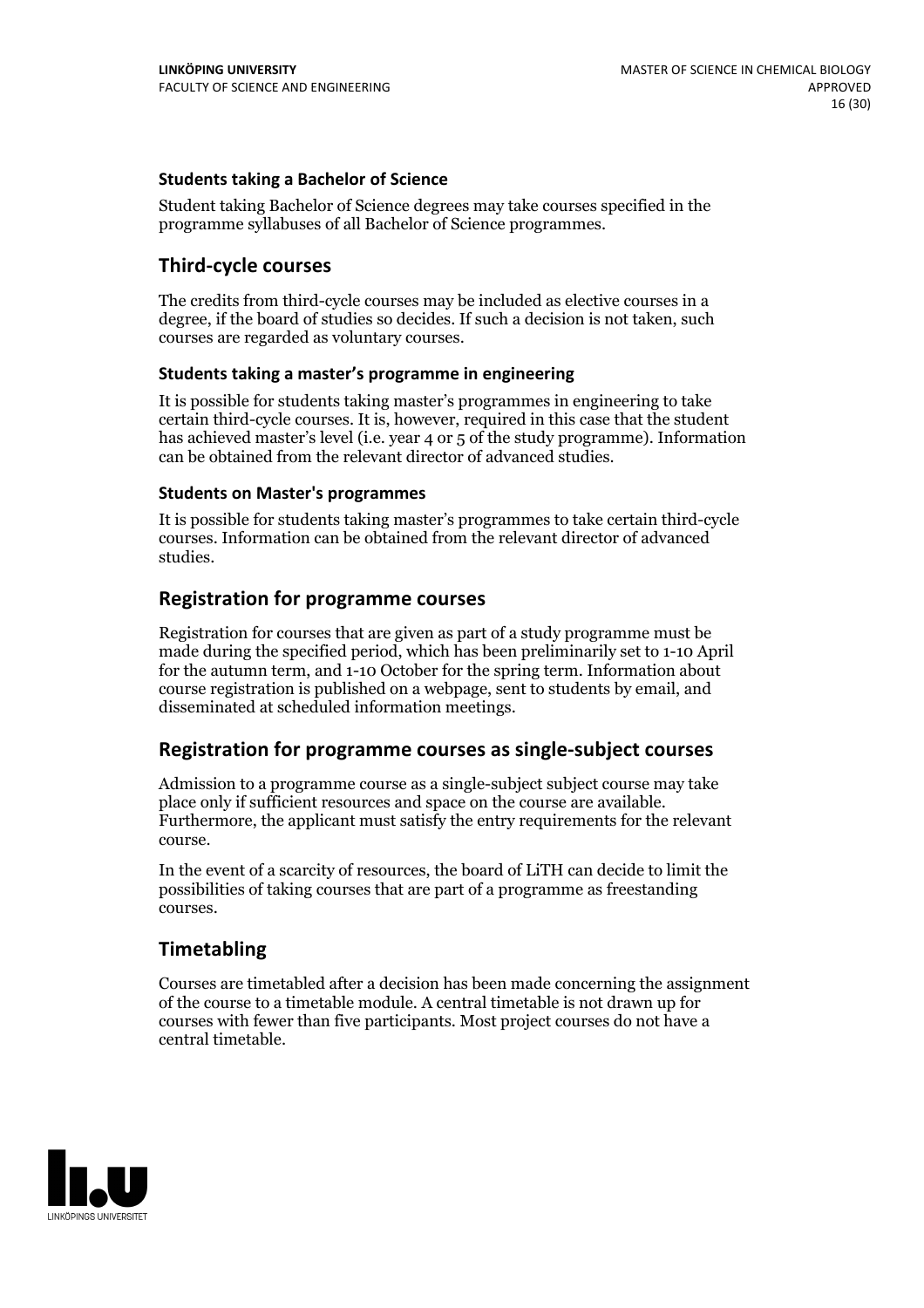## **Study planning**

Students who require support in planning their continued studies can contact the study guidance counsellor of the programme. Study planning involves the student and the study guidance counsellor together drawing up an individual plan for studies during the subsequent term. The individual plan may allow the student to deviate from the general curriculum.

Completed first-cycle courses are a precondition for successful studies at more advanced levels. For this reason, study planning is based on giving priority to courses from earlier years of study that have not been completed. If further capacity is available, new courses may be taken.

Study planning takes place on a regular basis if the student:

- does not satisfy the requirements for progression to later terms. In order for a student to be able to participate in courses from later years in such cases, a decision of exemption is required.<br>
• does not satisfy the requirements for starting a degree project.
- 

Other situations in which study planning may be required:

- A student has fallen behind during the early part of a study programme and has failed to complete several courses.<br>• A student has not satisfied the entry requirements for a degree project
- 
- before term 6 of an engineering degree.<br>• A student has applied for admission to a later part of a programme.<br>• Studies have been carried out abroad.<br>• A study programme is to be resumed after an interruption.
- 
- 

In these cases the study guidance counsellor supports the student in planning the continued studies, also in situations in which the student can register for the relevant courses without the need for a special decision for the continued studies.

## **Part of education abroad**

Students can exchange study at LiTH for study at an institute of higher education abroad, and/or work on a degree project abroad.

In the event that study (courses) at LiTH are exchanged for study abroad, the relevant board of studies (faculty programme director) is responsible for a decision about an individual study plan, which is to be drawn up in advance, and about the final course approval and its inclusion in the qualification requirements. For this reason, students who plan to participate in an exchange should contact the faculty programme director (or equivalent) at the Dean's Office ofthe Institute of Technology.

Regulations for entry requirements, ranking and nomination for study abroad through LiTH's exchange agreements and for the compulsory study abroad period within Ii (Industrial Engineering and Management – International) and Yi (Applied Physics and Electrical Engineering – International) can be found at:

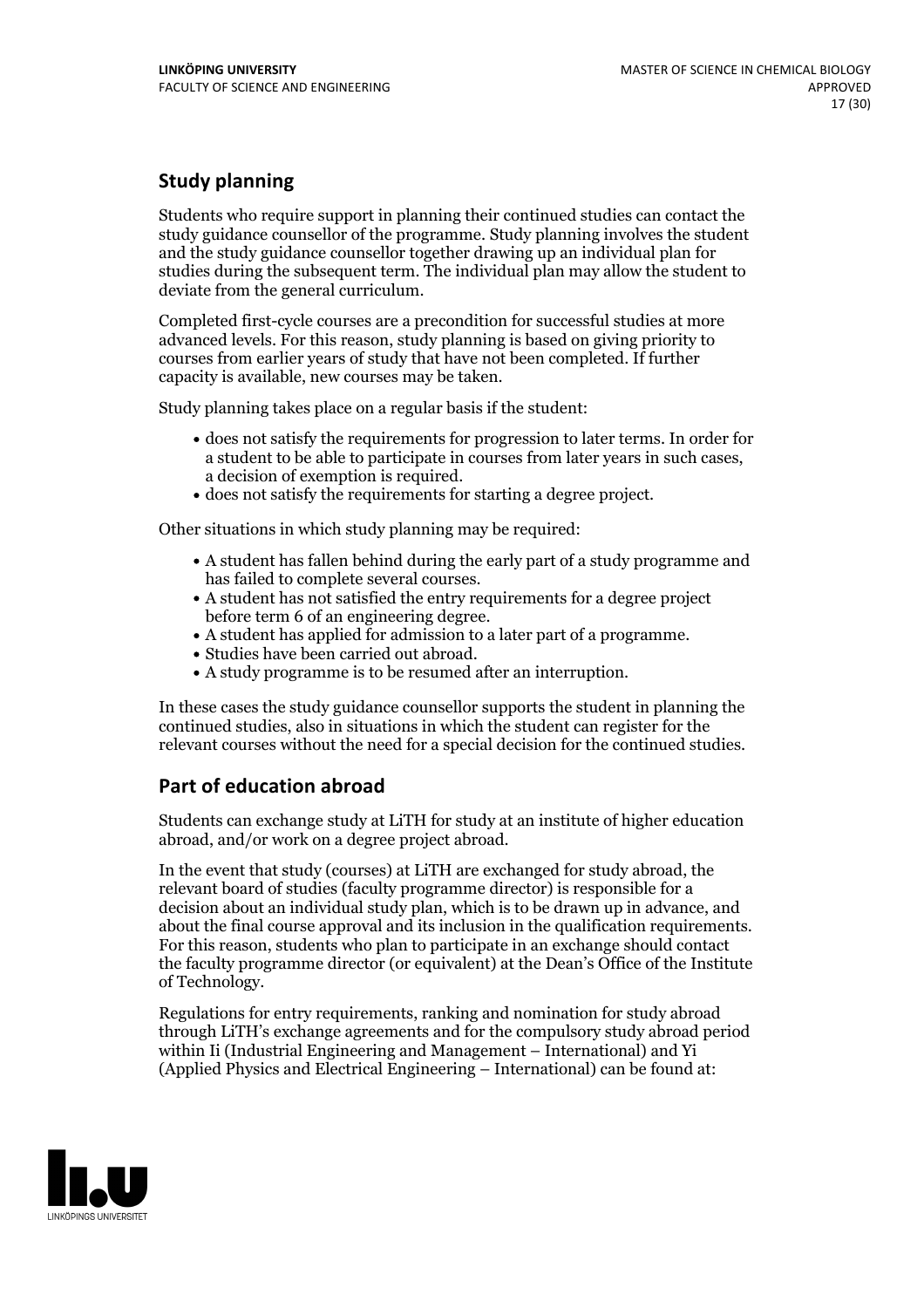http://styrdokument.liu.se/Regelsamling/Innehall/Utbildning\_pa\_grund- \_och\_avancerad\_niva/Tekniska\_fakulteten.

#### **Course syllabus**

A syllabus has been established for each course. The syllabus specifies the aim and contents of the course, and the prior knowledge that a student must have in order to be able to benefit from the course.

## **Timetabling**

Courses are timetabled after a decision has been made for this course concerning its assignment to a timetable module. A central timetable is not drawn up for courses with fewer than five participants. Most project courses do not have a central timetable.

#### **Interrupting a course**

The vice-chancellor's decision concerning regulations for registration, deregistration and reporting results (Dnr LiU-2015-01241) states that interruptions in study are to be recorded in Ladok. Thus, all students who do not participate in a course for which they have registered must record the interruption, such that the registration on the course can be removed. Deregistration from <sup>a</sup> course is carried outusing <sup>a</sup> web-based form: www.lith.liu.se/for-studenter/kurskomplettering?l=sv.

#### **Cancelled courses**

Courses with few participants (fewer than 10) may be cancelled or organised in a manner that differs from that stated in the course syllabus. The board of studies is to deliberate and decide whether a course is to be cancelled orchanged from the course syllabus.

#### **Regulations relatingto examinations and examiners**

Details are given in a decision in the university's rule book: http://styrdokument.liu.se/Regelsamling/VisaBeslut/622678.

## **Forms of examination**

#### **Examination**

Written and oral examinations are held at least three times a year: once immediately after the end of the course, once in August, and once (usually) in one of the re-examination periods. Examinations held at other times are to follow a decision of the board of studies.

Principles for examination scheduling for courses that follow the study periods:

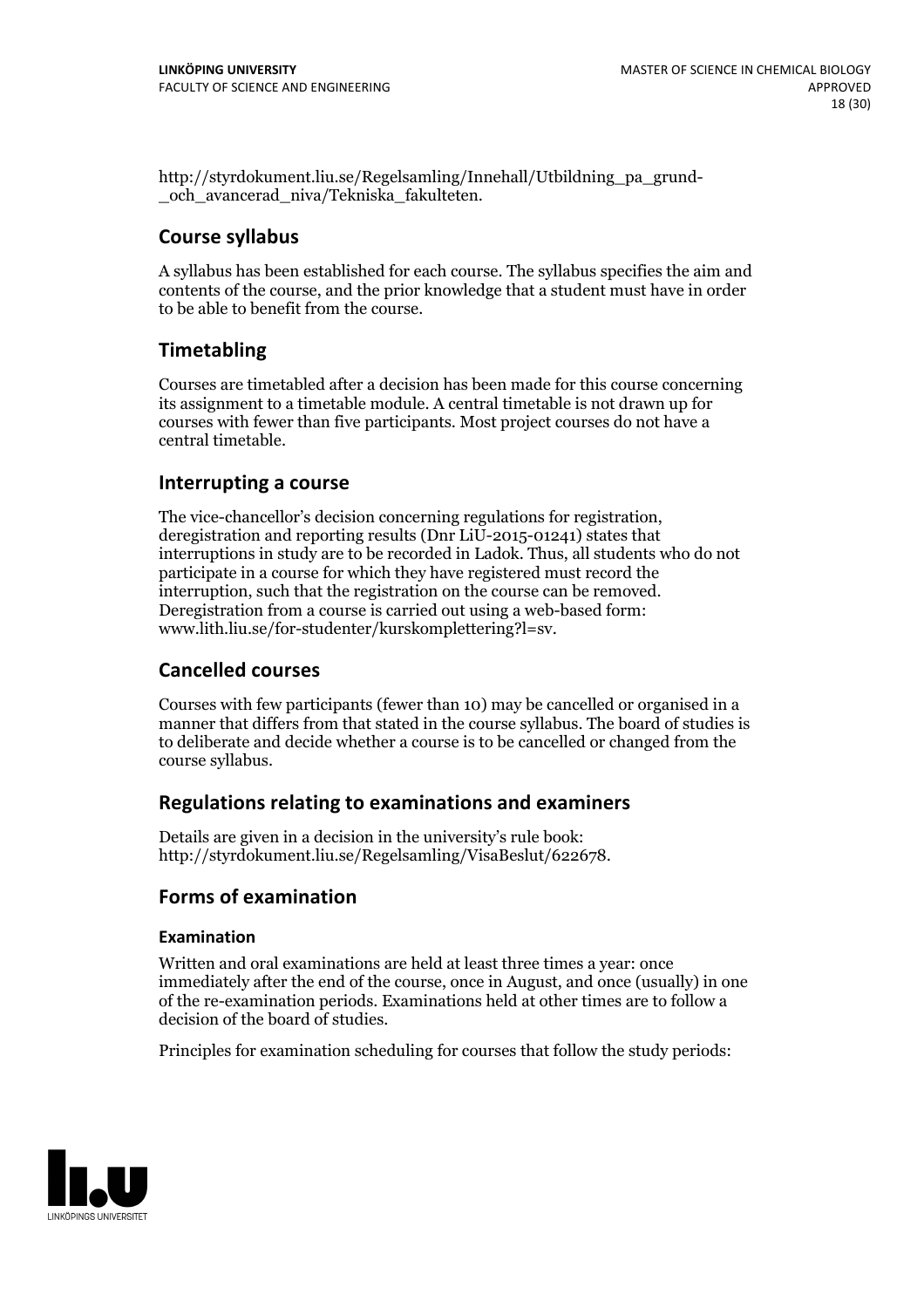- courses given in VT1 are examined for the first time in March, with re-examination in June and August
- courses given in VT2 are examined for the first time in May, with re-examination in August and October
- courses given in HT1 are examined for the first time in October, with re-examination in January and August
- courses given in HT2 are examined for the first time in January, with re-examination at Easter and in August.

The examination schedule is based on the structure of timetable modules, but there may be deviations from this, mainly in the case of courses that are studied and examined for several programmes and in lower grades (i.e. 1 and 2).

- Examinations for courses that the board of studies has decided are to be held in alternate years are held only three times during the year in which the course is given.<br>• Examinations for courses that are cancelled or rescheduled such that they
- are not given in one or several years are held three times during the year that immediately follows the course, with examination scheduling that corresponds to the scheduling that was in force before the course was cancelled or rescheduled.<br>• If teaching is no longer given for a course, three examination occurrences
- are held during the immediately subsequent year, while examinations are at the same time held for any replacement course that is given, or alternatively in association with other re-examination opportunities. Furthermore, an examination is held on one further occasion during the next subsequent
- year, unless the board of studies determines otherwise.<br>If a course is given during several periods of the year (for programmes, or on different occasions for different programmes) the board orboards of studies determine together the scheduling and frequency of re-examination occasions.

#### **Registration for examination**

In order to take an examination, a student must register in advance at the Student Portal during the registration period, which opens 30 days before the date of the examination and closes 10 days before it. Candidates are informed of the location of the examination by email, four days in advance. Students who have not registered for an examination run the risk of being refused admittance to the examination, if space is not available.

Symbols used in the examination registration system:

- \*\* denotes that the examination is being given for the penultimate time.
- \* denotes that the examination is being given for the last time.

#### **Code of conduct for students during examinations**

Details are given in a decision in the university's rule book: http://styrdokument.liu.se/Regelsamling/VisaBeslut/622682.

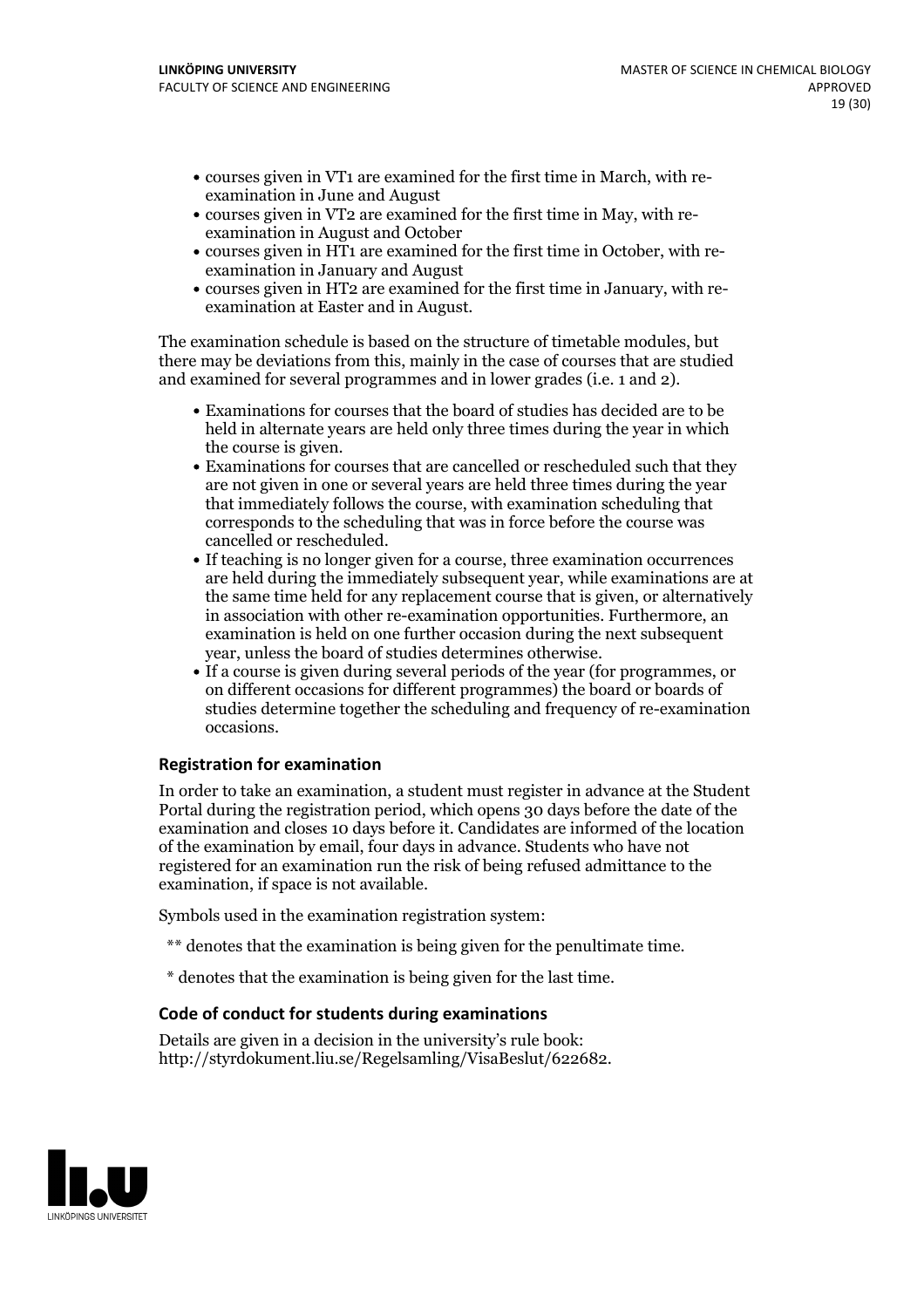#### **Retakes for higher grade**

Students at the Institute of Technology at LiU have the right to retake written examinations and computer-based examinations in an attempt to achieve a higher grade. This is valid for all examination components with code "TEN" and "DAT". The same right may not be exercised for other examination components, unless otherwise specified in the course syllabus.

#### **Retakes of other forms of examination**

Regulations concerning retakes of other forms of examination than written examinations and computer-based examinations are given in the LiU regulations

http://styrdokument.liu.se/Regelsamling/VisaBeslut/622678.

#### **Plagiarism**

For examinations that involve the writing of reports, in cases in which it can be assumed that the student has had access to other sources (such as during project work, writing essays, etc.), the material submitted must be prepared in accordance with principles for acceptable practice when referring to sources (references or quotations for which the source is specified) when the text, images, ideas, data, etc. of other people are used. It is also to be made clear whether the author has reused his or her own text, images, ideas, data, etc. from previous examinations.

A failure to specify such sources may be regarded as attempted deception during examination.

#### **Attempts to cheat**

In the event of <sup>a</sup> suspected attempt by <sup>a</sup> student to cheat during an examination, or when study performance is to be assessed as specified in Chapter <sup>10</sup> of the Higher Education Ordinance, the examiner is to report this to the disciplinary board of the university. Possible consequences for the student are suspension from study and a formal warning. More information is available at https://www.student.liu.se/studenttjanster/lagar-regler-rattigheter?l=sv.

#### **Grades**

The grades that are preferably to be used are Fail (U), Pass (3), Pass not without distinction  $(4)$  and Pass with distinction  $(5)$ . Courses under the auspices of the faculty board of the Faculty of Science and Engineering (Institute of Technology) are to be given special attention in this regard.

- 1. Grades U, 3, 4, 5 are to be awarded for courses that have written
- examinations. 2. Grades Fail (U) and Pass (G) may be awarded for courses with <sup>a</sup> large degree of practical components such as laboratory work, project work and group work.

#### **Examination components**

1. Grades U, 3, 4, 5 are to be awarded for written examinations (TEN).

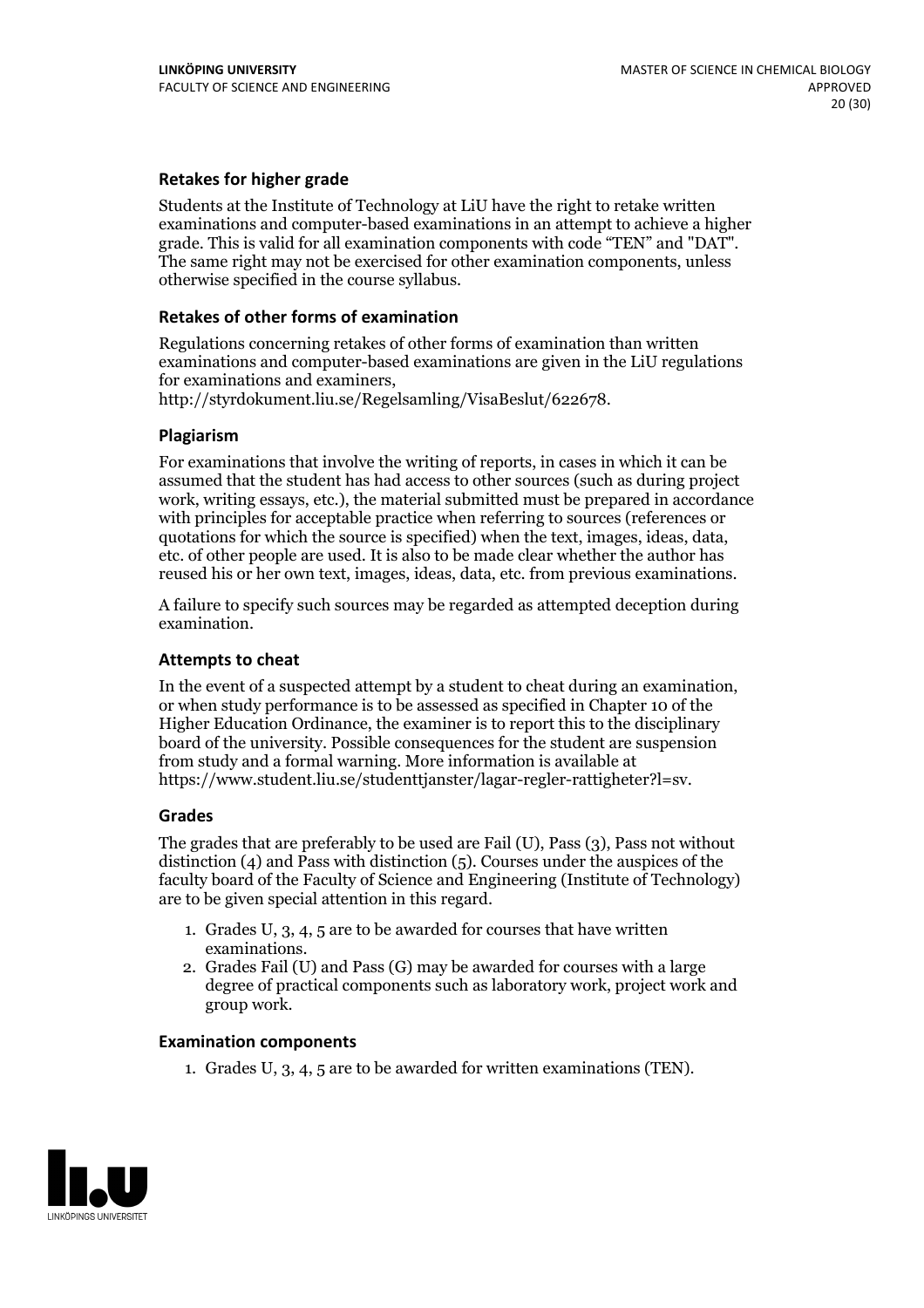- 2. Grades Fail (U) and Pass (G) are to be used for undergraduate projects and other independent work. 3. Examination components for which the grades Fail (U) and Pass (G) may be
- awarded are laboratory work (LAB), project work (PRA), preparatory written examination (KTR), oral examination (MUN), computer-based examination (DAT), home assignment (HEM), and assignment (UPG). 4. Students receive grades either Fail (U) or Pass (G) for other examination
- components in which the examination criteria are satisfied principally through active attendance such as other examination (ANN), tutorial group (BAS) or examination item (MOM).

The examination results for a student are reported at the relevant department.

## **Regulations (applyto LiU in its entirety)**

The university is a government agency whose operations are regulated by legislation and ordinances, which include the Higher Education Act and the Higher Education Ordinance. In addition to legislation and ordinances, operations are subject to several policy documents. The Linköping University rule book collects currently valid decisions of a regulatory nature taken by the university board, the vice-chancellor and faculty/department boards.

LiU's rule book for education at first-cycle and second-cycle levels is available at http://styrdokument.liu.se/Regelsamling/Innehall/Utbildning\_pa\_grund- \_och\_avancerad\_niva.

## **Degree project for Master's Degree in Engineering 300 credits, Master** of Science (Two years), Master of Philosophy (Two years), **Master ofScience (One year), and master's degrees without prefix**

General provisions for the degree project are given here. A specific board of studies may have supplementary regulations that are specific for a study programme. These are specified, where relevant, in the syllabus for the field of education and/or the degree project. Information and links to course syllabuses, registration, reflection documents, etc. can be found at www.lith.liu.se/examensarbete/examensarbete?l=sv.

#### **General provisions**

To be awarded a Master's Degree in Engineering 300 credits, Master of Science (Two years), Master of Philosophy (Two years), Master of Science (One year), or master's degree without prefix a student must carry out an approved degree project. The components of the degree project are described in the relevant course syllabus.

#### **Aim**

The aim of the degree project is described in the relevant course syllabus,

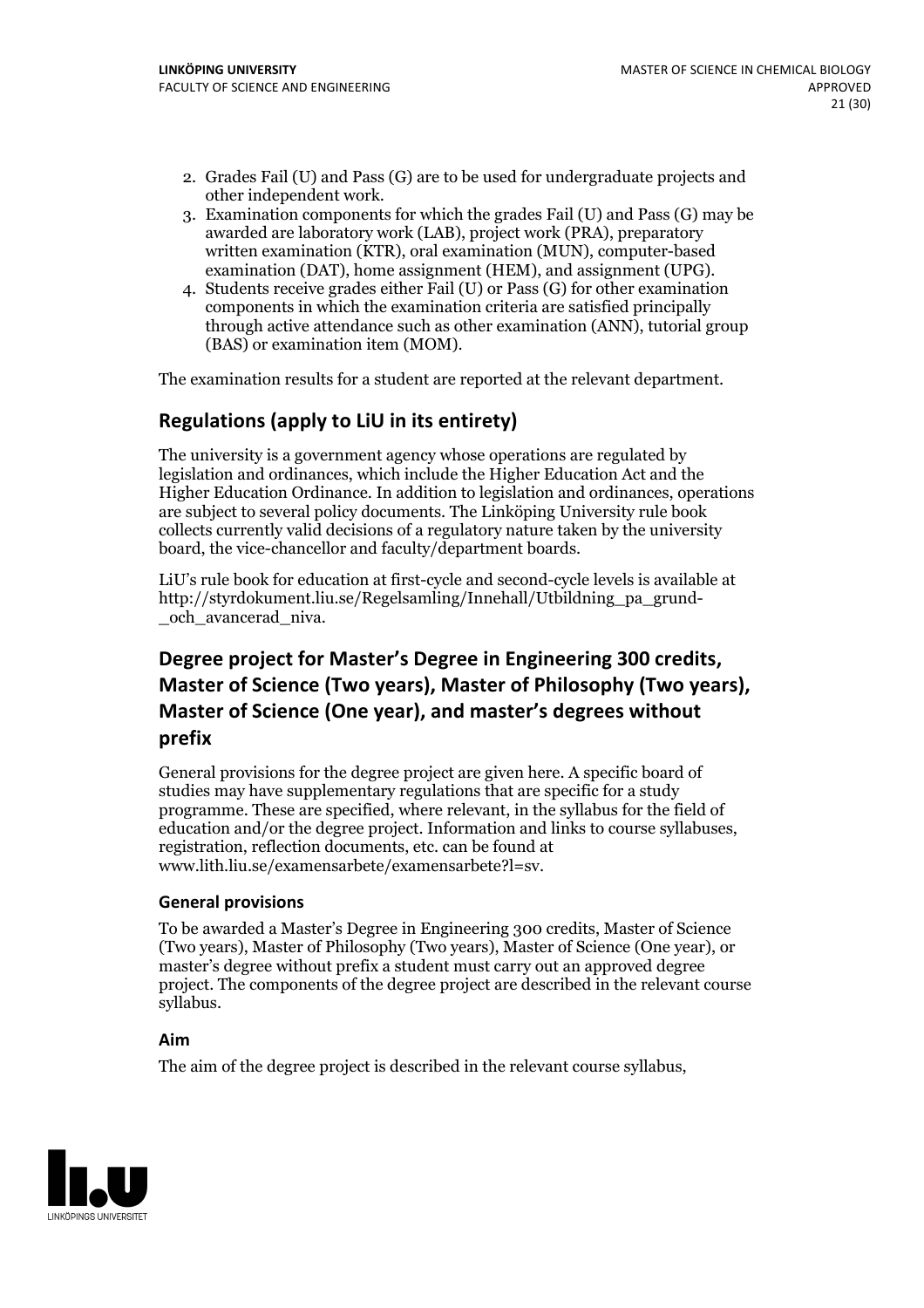www.lith.liu.se/examensarbete/examensarbete?l=sv. Links to respective course syllabus can be found under the heading "Utbildningarna" (Civilingenjörsutbildning (i.e. Master of Science in Engineering) or Masterutbildning (i.e. Master of Science)).

#### **Extent**

Requirements for the extent of the degree project for each type of degree are given in the syllabus of the study programme.

#### **Locations for a degree project**

The work is carried out in the form of:

- an internal degree project located at one of the participating departments at LiU
- an external degree project located at a company, government agency, or other organisation in Sweden or abroad, that an examiner has assessed is able to manage a degree project that satisfies the requirements, or
- a degree project within an exchange agreement in association with study abroad, whereby all study results are to be credited to the student by the relevant board of studies.

The main subject areas that are permitted within each study programme are described in the programme syllabus. Any individual subjects that may be relevant to the main subject area are to be determined by the relevant board of studies.

The examiner for a degree project within a certain subject area are determined by the board of studies that is responsible for general degrees within the main subject area. An up-to-date list is given

at http://www.lith.liu.se/examensarbete/examensarbete?l=sv.

#### **Degree projects within agreements relatingto study abroad**

During study abroad that takes place within the framework of an agreement, the provisions of the host institute relating to degree projects are applied. The student is to consult the board of studies and together ensure that the proposed degree project is carried out in a main subject area that is permitted within the study programme. Approved main subject areas for degree projects are specified in the syllabus for the relevant programme.

A certificate confirming that the degree project has been approved and a copy of the degree project thesis (in PDF format) are to be submitted to the relevant board of studies.

#### **Selection of degree project**

A degree project is to be selected in consultation with an examiner, who is also responsible that the specialisation, extent and level of the project satisfy the requirements specified in the course syllabus.

In cases in which issues relating to work-related copyright, patenting or remuneration may arise, provisions governing these should be established in

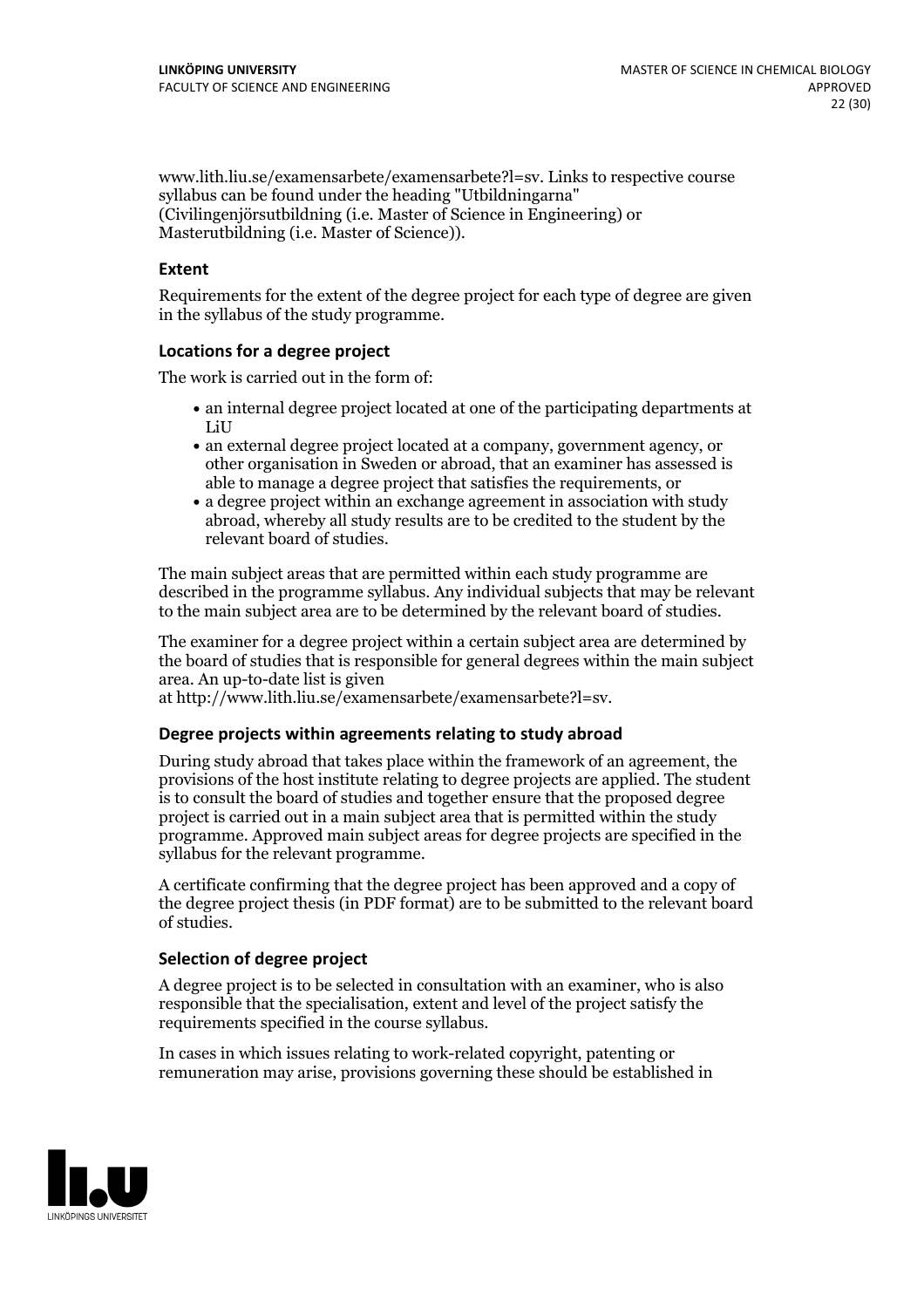advance. A student working on a degree project may sign a confidentiality agreement in order to obtain access to confidential information necessary for the degree project. The supervisor and examiner, however, determine whether they are prepared to sign a confidentiality agreement, and thus the confidential information must not normally be of such nature that it is necessary to supervise or grade the work. The complete degree project thesis is to be published during the grading procedure, unless special circumstances prevent this. If any part of the thesis should not be published, this must be approved in advance by the examiner and the relevant head of department. Note that final decisions relating to confidentiality are taken by an administrative court.

#### **Commencement of a degree project**

Requirements that must be satisfied before a degree project can be started are given in the currently valid course syllabus, which can be obtained at www.lith.liu.se/examensarbete/examensarbete?l=sv.

Notification of <sup>a</sup> degree project is to be carried outwhen the degree project starts, at www.lith.liu.se/for-studenter/anmalan-till-exjobb?l=sv. Registration of the degree project is to take place before work commences, after the student has registered for the term.

Before the start of the degree project, the examiner is to ensure that the student satisfies the conditions for commencement of the degree project within the relevant main subject area. Support in this can be obtained from the study guidance counsellor, who checks the general requirements for starting the degree project.

The student is also to notify the relevant department of the start of the degree project.

#### **Degree projects in collaboration with another student**

In cases in which two students carry out a degree project together, the contribution of each student is to be specified. The extent of the work is to correspond to the extent of two individual projects. The examiner is to ensure that each student has contributed in a satisfactory manner to the work, and that each student satisfies the requirements for achieving a Pass grade for the degree project.

Degree projects carried out in collaboration between more than two students are not permitted.

#### **Examiners**

The examiner is to be employed at LiU as professor, associate professor, senior lecturer, research fellow, lecturer, research assistant, or postdoc (including guest and adjunct teachers), or is to have been appointed docent at LiU. He or she must have the expertise required to examine the degree project within the relevant main subject area, and must be appointed by the board of studies. The examiner is to:

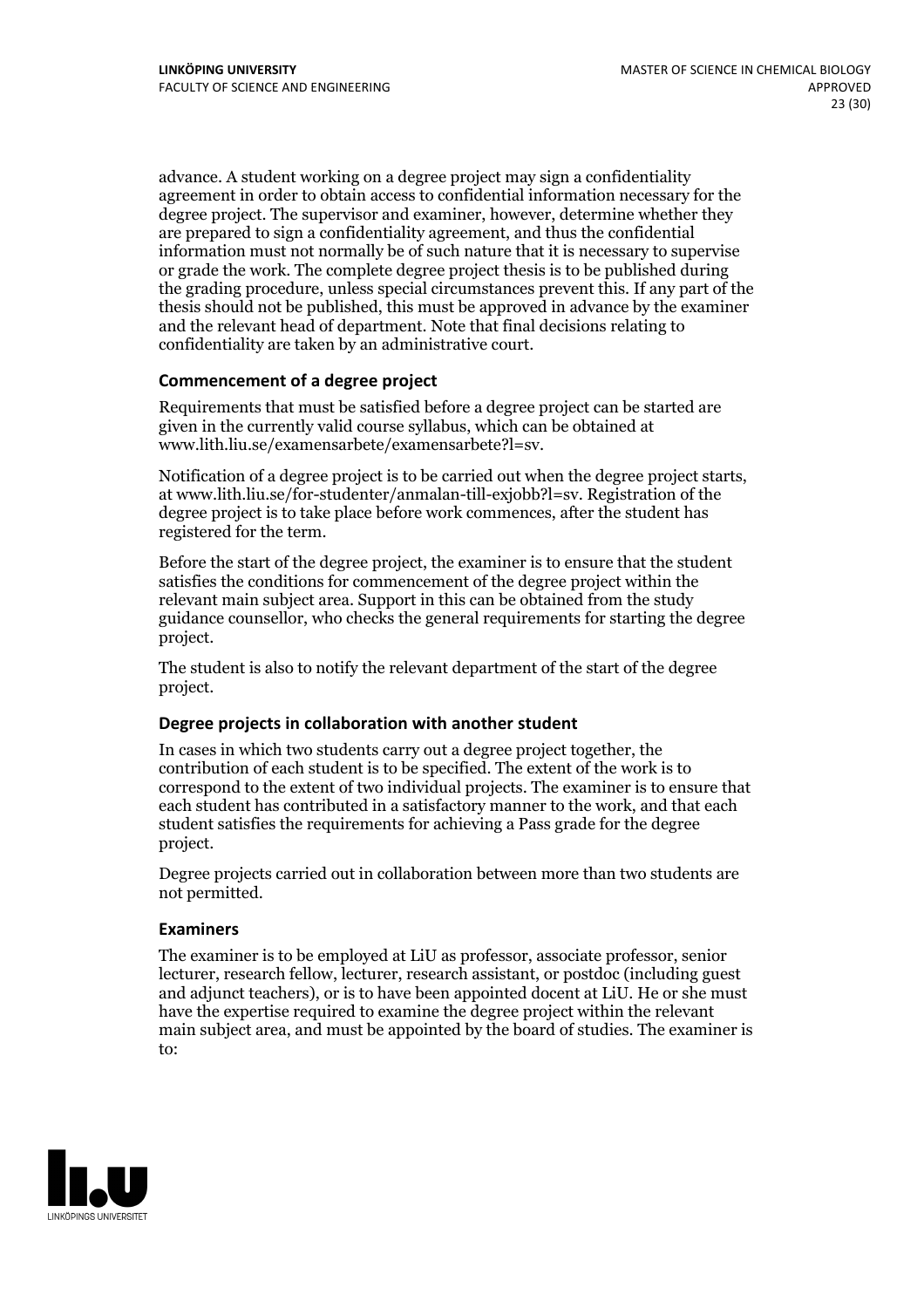- ensure before the start of the degree project that the student satisfies the conditions for commencement of the degree project within the relevant main subject area. The study guidance counsellor is to check whether the commencement criteria are satisfied and inform the examiner of this
- check whether special admission requirements (where relevant) are satisfied, for example that the student can demonstrate a certain degree of in-depth knowledge within the field relevant for the degree project
- determine the specialisation and principal work of the degree project, based on an assessment of whether the degree project will result in the learning outcomes of the course syllabus being satisfied
- pass/fail the planning report
- pass/fail the mid-way assessment
- be responsible that the supervisor or supervisors carry out their duties
- before the presentation, check that the student has registered for the degree project
- approve the work for presentation
- before the presentation, check that the proposed opponent satisfies the conditions for commencement of the degree project and has attended three thesis presentations
- pass/fail the presentation and the opposition to it
- approve a concluding reflection document
- ensure that a degree project that has been passed satisfies the learning outcomes of the course syllabus and other requirements, and award a grade to the degree project (either  $G = Pass$ , or  $U = Fail$ ).

#### **Supervisors**

A student working on a degree project is to have access to an internal supervisor at the department at which the degree project has been registered. The internal supervisor is to have a degree that corresponds at least to the level of the degree project to be supervised. The internal supervisor may, in exceptional circumstances, be the same individual as the examiner. A decision of whether to allow this in a particular case is to be made by the relevant board of studies before the degree project is started.

The supervisor is to ensure that the student obtains help with:

- expert support in general questions related to methods, specialist knowledge of the subject, and writing the thesis
- problem formulation, and setting the limits of the work
- scheduling and planning work, and selection of appropriate methods.

If the degree project is being carried out outside of LiTH, an external supervisor from the commissioner is to be appointed.

#### **Planning report**

During the first weeks of the degree project, the student is to draw up a planning report that contains:

 $\bullet$  a preliminary title of the degree project

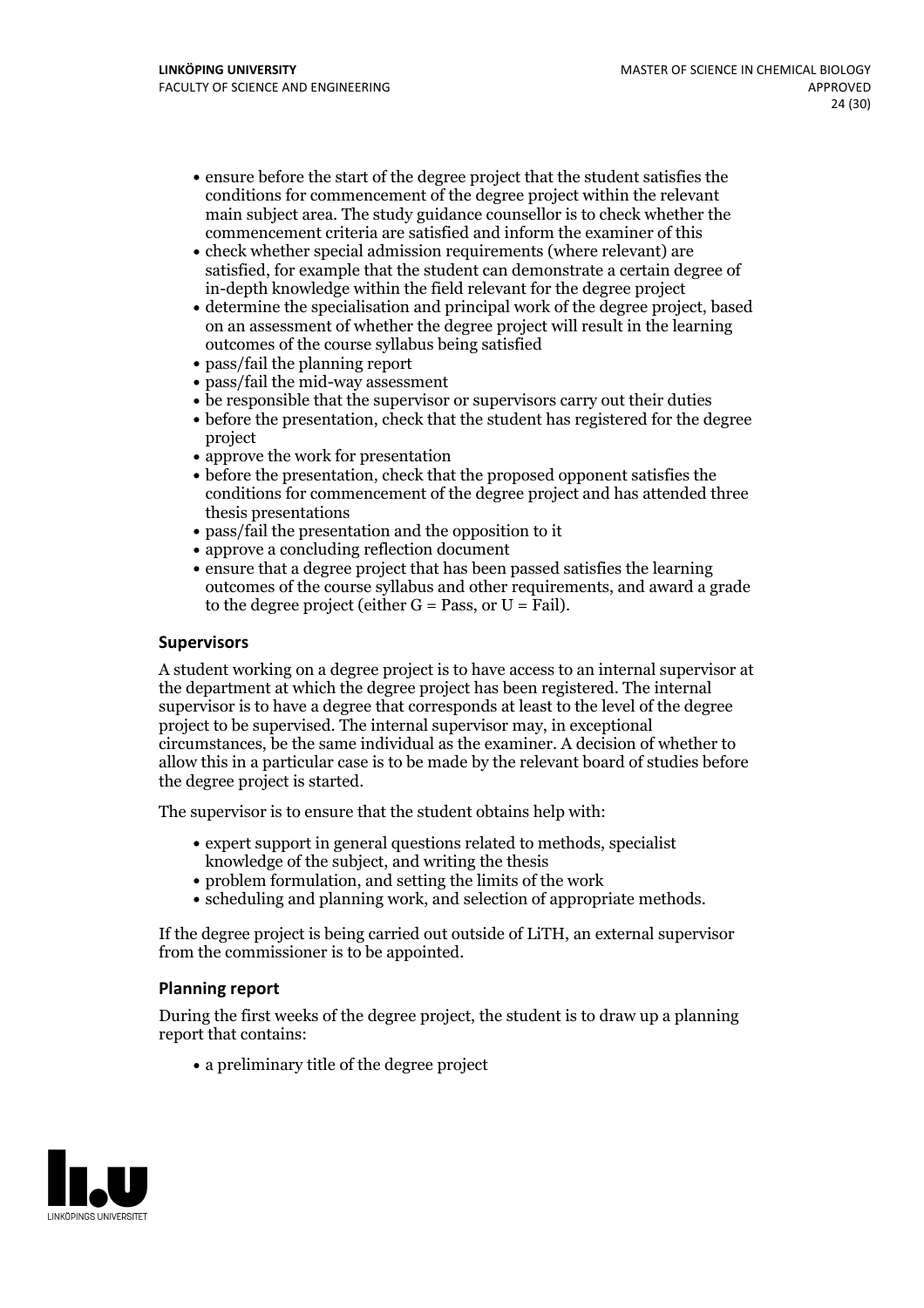- a preliminary statement of the research question, against the background of a literature search
- a preliminary description of the approach to be taken
- planned literature foundation
- a schedule for the execution of the degree project, including suggested dates for the mid-way assessment and presentation.

Formulation of the research question is to be bounded, realistic and viewed from a perspective of societal or commercial benefit. The term "societal" is to be understood here to include universities and university colleges.

#### **Mid-way assessment**

Approximately half-way through the degree project, the student is to describe to the examiner at a mid-way assessment how the work is progressing relative to the planning report. The supervisor should also participate. The form of the mid-way assessment may be anything from an oral presentation to a public seminar. The conclusion of the mid-way assessment may be one of three possibilities:

- 1. The work has been carried out essentially as planned, and can continue as planned. The mid-way assessment has been passed. 2. The work has been carried outwith certain deviations from the planning
- report. It is, however, believed that it will be possible to complete the work
- approach and/or schedule. The mid-way assessment has been passed.<br>3. The work has deviated from the planning report in a significant manner, and there is a risk that a Pass grade cannot be given. The mid-way assessment has been failed. A new planning report must be drawn up and a new mid-way assessment carried out.

#### **Reporting**

Both oral and written reports of the degree project are to be made, in Swedish or English. For the international Master's programmes, both the oral and written examination should be made in English. The board of studies can allow the reporting to be carried out in another language than Swedish or English.

The oral presentation is to take place in public, unless there are special grounds that this should not be done. The written report is to be in the form of a professionally produced degree project thesis. The presentation and thesis are to follow the instructions given below.

#### **Presentation**

The oral presentation is to take place when the examiner considers that the work has been completed and is ready to be presented. The presentation is to take place at LiTH at a time when other students can attend. This means that the presentation can take place on a date that the student has agreed with the examiner, normally between the re-examination period in August and midsummer, and after the student has attended three thesis presentations.

The oral presentation is to describe the background to the problem that has been

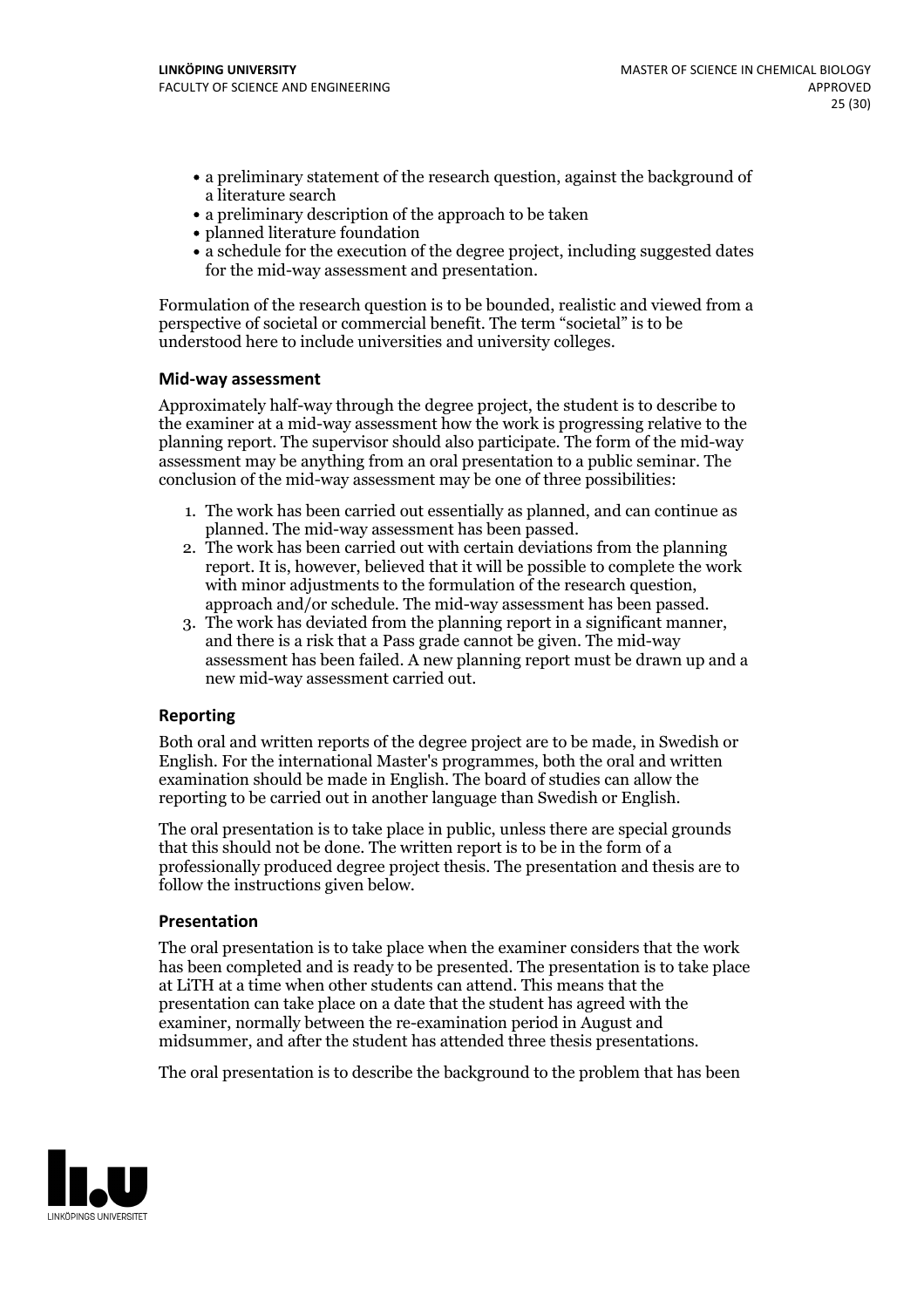studied, describe the methods used, and present the results and conclusions. The presentation is to be at a level suitable for everyone present, not just for specialists. After the oral presentation, the student is to counter any criticism that the opponent may raise, and allow other participants to pose questions. The presentation and the opposition are to be approved by the examiner. When any required adjustments of the thesis have been made, the reflection document has been approved, and the student has functioned as an opponent for another degree project, the degree project is reported as a passed course and the credits can be used to satisfy the requirements for a qualification.

#### **Degree project thesis**

The written degree project report is to be professionally written and comprehensive, and it is to demonstrate a scientific approach. The report must be prepared in accordance with principles for acceptable practice when referring to sources (references or quotations for which the source is specified) when the text, images, ideas, data, etc., of other people are used. It is also to be made clear whether the author has reused his or her own text, images, ideas, data, etc. from previous examinations, such asundergraduate work, project reports, etc. (This is sometimes known as"self-plagiarism".) A failure to specify such sources may be regarded as attempted deception during examination.

The contents are to be easy to understand, and the way in which material is presented is important. It must describe the background to the project and the formulation of the research question. The choice of approach is to be clearly explained, and the thesis should make clear the coupling between the results and the conclusions. Commonly accepted scientific methods are to be used for processing the results. The discussion is to be comprehensive, and demonstrate that the student masters analytical thought processes. The thesis is to demonstrate good mastery of the literature in the field, and include an abstract. Theses that are principally written in Swedish should contain a summary in English. A publication-ready manuscript and a reflection document covering the work undertaken are to be submitted to the examiner within 10 days after the oral presentation. The examiner may grant an exemption from this requirement. If final versions of the required documents are not submitted as stipulated, the examiner may determine that the presentation is to be rescheduled.

The Faculty of Science and Engineering (Institute of Technology) at Linköping University recommends that degree project theses be published.

#### **Opposition**

An oral opposition is to be carried out either before or after the student presents his or her thesis. The opponent must satisfy the same requirements for the number and level of credits gained as those of the student's degree project. The opponent must also have attended three thesis presentations as a member of the audience. Acting as an opponent during the thesis presentation of another student is subject to points-based assessment as described in the course syllabus.

The opponent is to:

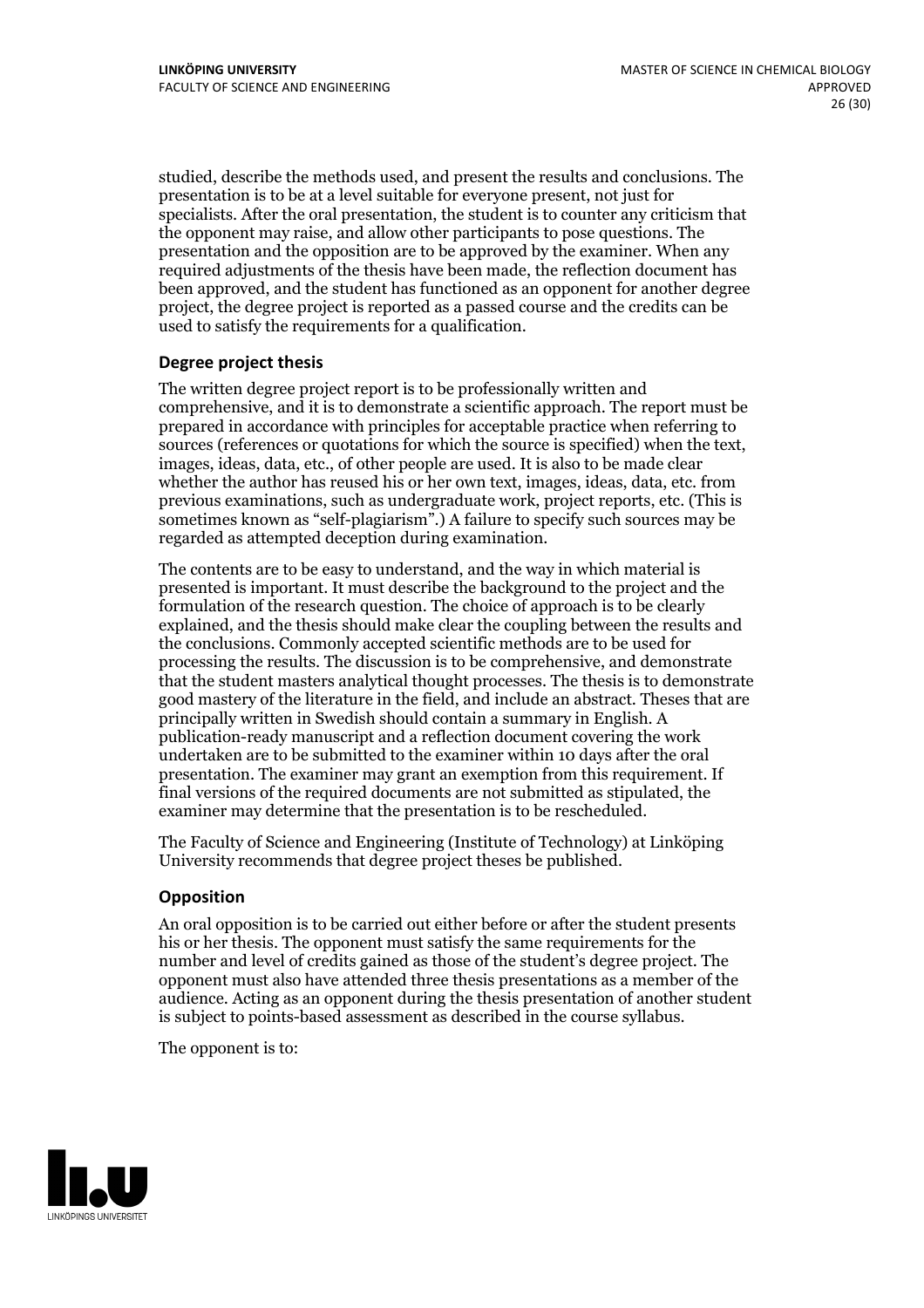- discuss and comment on the selection of methods, results and (where relevant) data processing, conclusions, possible alternative solutions and conclusions, and the management of literature
- comment on the general arrangement of the degree project thesis and related, formal aspects of style, and comment on the oral presentation technique
- illuminate the strengths and weaknesses of the thesis.

The duration of the opposition should be approximately the same as that of the presentation, and it is to include a discussion in which the student presenting the thesis replies to and comments on the criticism raised by the opponent.

Unless otherwise agreed, at least one week before the presentation the opponent is to present in writing to the examiner the important issues that will be discussed, and the structure ofthe opposition that will be taken. The opponent and the examiner discuss the structure that the opponent has drawn up.

In a normal case, the number of opponents will be the same as the number of respondents. In exceptional cases, the examiner may decide that this is not to be the case.

#### **Attendance at presentations**

A student is to attend presentations of degree project theses as described in the course syllabus. The presentations attended must be at the same level or a higher level than the degree project of the student.

It is advantageous that one of the presentations attended is a licenciate degree seminar or a doctoral disputation. The student is responsible for ensuring that a certification of attendance at the presentation is obtained and passed to the departmental administrator for registration in Ladok. Attendance at such presentations is a component of the degree work that is subject to points-based assessment.

The occasions on which a student attends presentations are to be completed before the student presents the degree project thesis. The course syllabus for the degree project describes the scheduling of the attendance at presentations.

#### **Reflection document**

A document reflecting on the work that has been carried outis to be submitted to the examiner within 10 working days of the oral presentation. Instructions for preparing a reflection document can be reached through www.lith.liu.se/examensarbete/examensarbete?l=sv.

#### **Grades**

The degree project is graded as either Pass or Fail. In order for a student to obtain a pass grade for the degree project, all components must be completed and be awarded a pass grade.

#### **Right to obtain supervision**

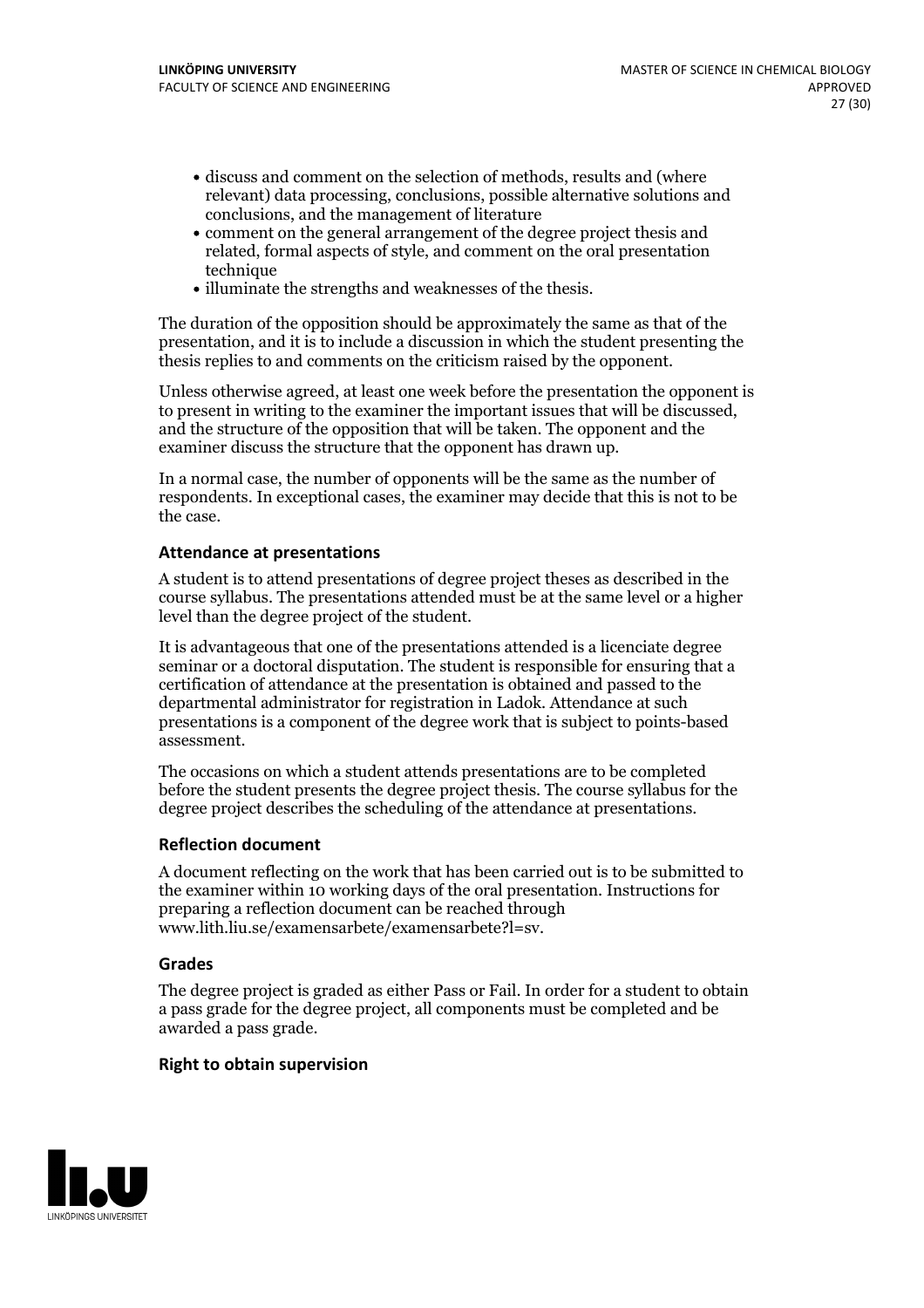It is expected that the student complete and pass a degree project within specified time limits. The department is required to provide supervision for a maximum of 18 months after the student has registered the degree project in Ladok. The examiner may grant additional supervision after this period in special cases. If the examiner determines that supervision is to be ended, the degree project is to be awarded a Fail grade.

If the degree project is awarded a Fail grade for the reason described above or for any other reason, the student is to be directed towards carrying out a further degree project.

#### **Quality assurance**

The relevant board of studies has overall responsibility for the quality of study programmes. This responsibility covers also degree projects. Quality assurance is to be carried out as determined by the faculty board.

#### **Exemptions**

If special circumstances apply, a board of studies may grant exemptions from the regulations specified above. The oral opposition, for example, may be replaced by an extensive written opposition, if the board of studies approves this

- for international students for whom special circumstances apply
- for other students for whom all other components of the qualification have been satisfied, the degree project thesis has been submitted, and special circumstances apply.

Written opposition may be carried out in one of the following ways:

- The student presents a written opposition to a degree project thesis that has been written by another student, whose examiner subsequently examines the opposition.<br>• The student's examiner requests that the student prepare a written
- opposition to a degree project thesis that has previously been examined by an examiner.

If written opposition is used, it is not necessary that the student prepare an introductory statement describing the structure.

The board of studies must approve that opposition may take place in written form, before it is carried out.

## **Degree projects (included in Term 6 of study programmes in engineering)**

#### **General provisions**

All study programmes in engineering (with the exception of the programme in Industrial Engineering and Management – International and the programme in Applied Physics and Electrical Engineering – International) have since 2014 included an obligatory degree project. The project undertaken may also be

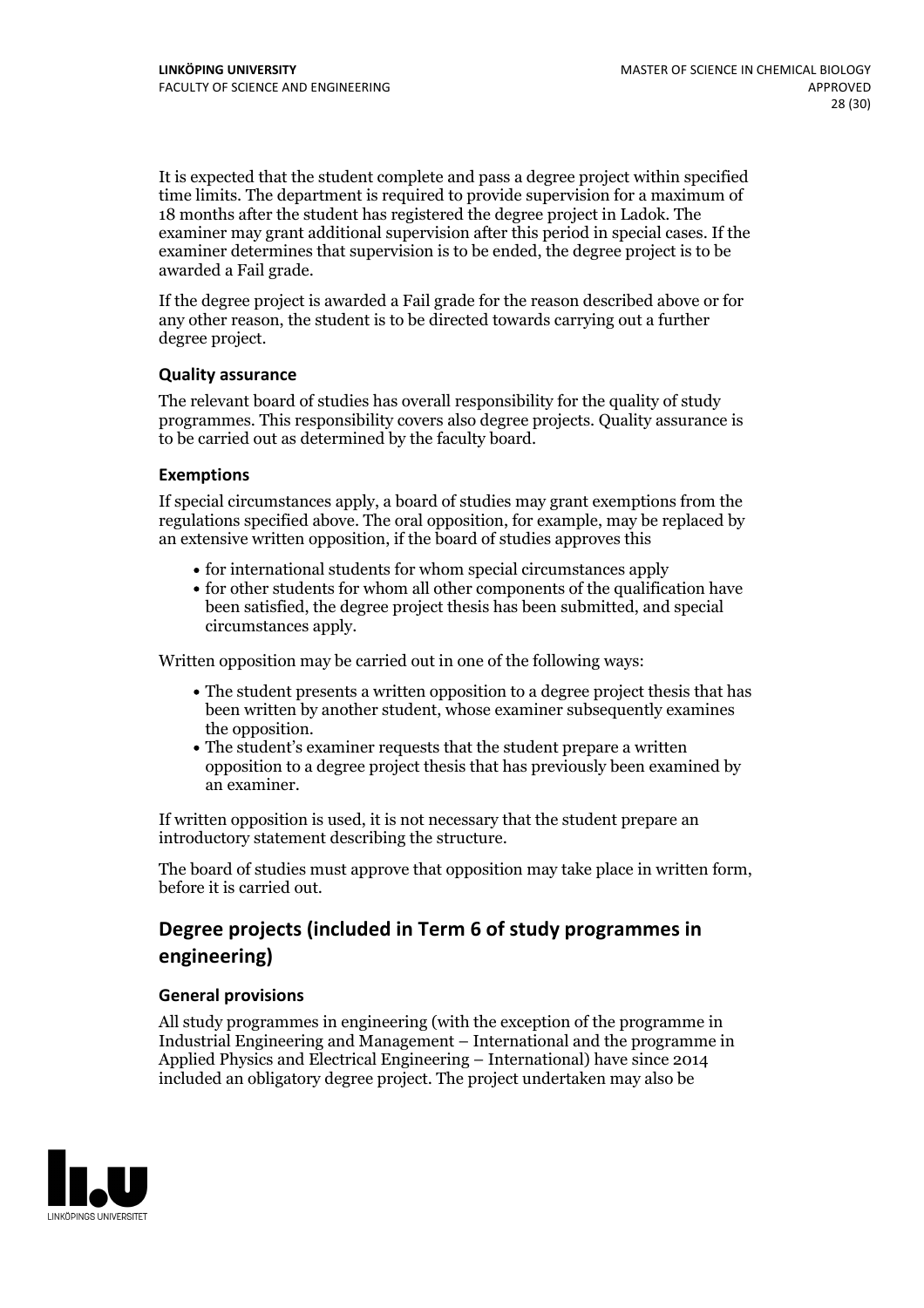included as part of the Bachelor of Science (Technology). During Term 6 of each programme, one or several special courses are given that constitute degree projects. The syllabuses of these courses contain course-specific provisions, which are supplemented with the general provisions given below.

#### **Aim**

The degree project is to contribute to general and programme-specific objectives of the study programmes in engineering being achieved. Specific learning outcomes are given in the relevant course syllabus. In addition, the degree project has also the following learning outcomes, which are common to all degree project- based courses at LiTH:

• Knowledge of the subject

After carrying out the degree project, the student is expected to master the following:

- $\circ$  integrating in a systematic manner the knowledge gained during the period of study
- applying methodological knowledge and subject-specific knowledge within the main subject area
- $\circ$  assimilating the contents of relevant technical publications and relating the study to such contents.<br>• Personal and professional skills
- 

After carrying out the degree project, the student is expected to possess the following skills:

- $\circ$  formulating research questions and limiting the same, within a specified time schedule
- $\circ$  seeking and evaluating scientific literature.<br>• Working and communicating in a group
- 

After carrying out the degree project, the student is expected to possess the following skills:

- $\circ$  planning, executing and presenting independent work in the form of a project carried out in a group
- $\circ$  expressing oneself professionally, in writing and orally
- $\circ$  critically examining and discussing independent work presented in speech and in writing.
- $\bullet$  CDIO engineering fundamentals

After carrying out the degree project, the student is expected to master the following:

- $\circ$  creating, analysing and/or evaluating technical solutions
- making assessments that consider relevant scientific, societal and ethical aspects.

#### **Degree projects undertaken while studying abroad**

During study abroad, an individual plan is to be drawn up together with the faculty programme director to determine how the requirements for a degree project in engineering can be satisfied.